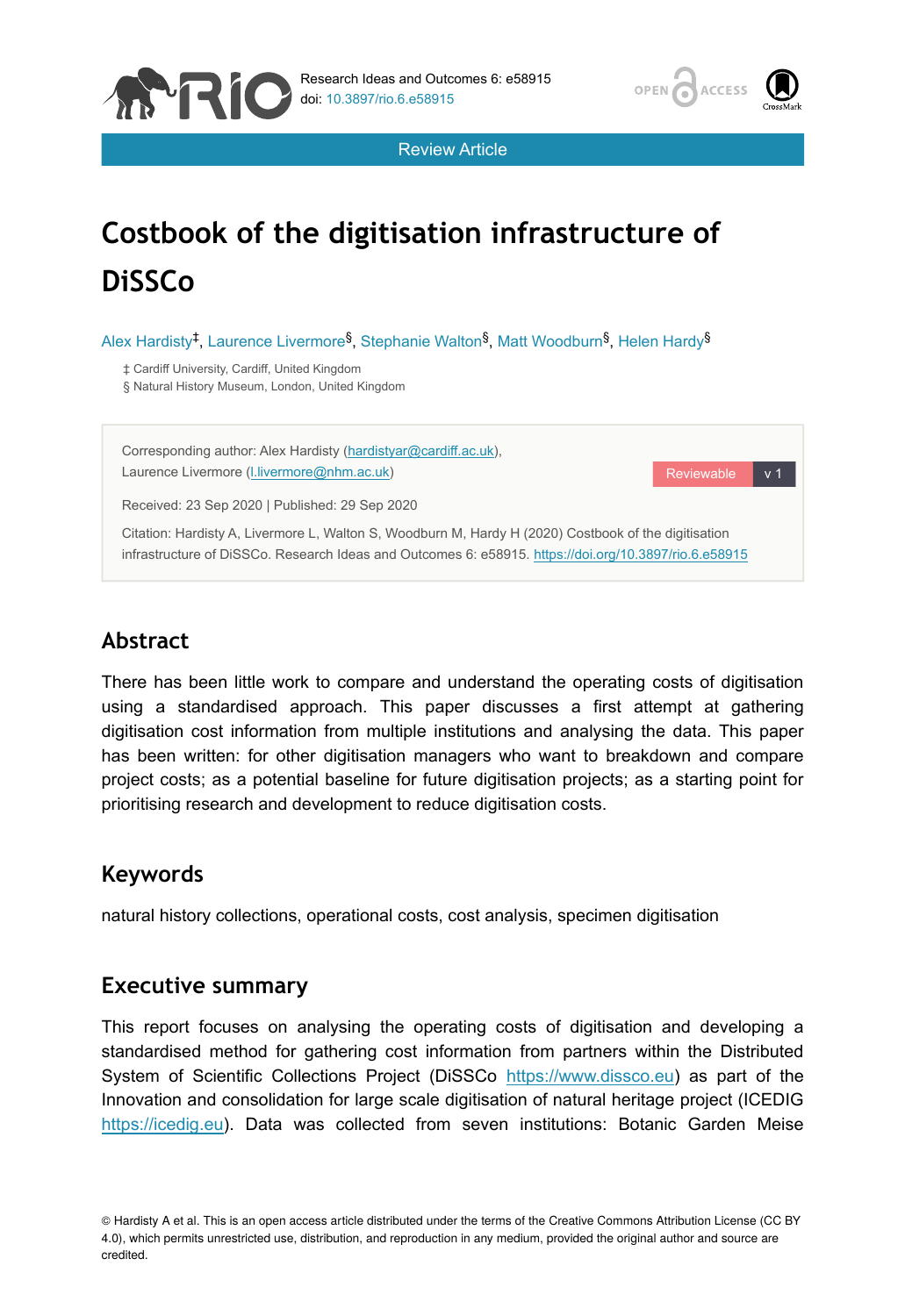(APM), Royal Botanic Garden Kew (RBGK), Royal Belgian Institute of Natural Sciences (RBINS), Finnish Museum of Natural History (LUOMUS), National Museum of Natural History France (MNHN), Natural History Museum and Botanical Garden Tartu (UTARTU) and Natural History Museum London (NHMUK). Between them they contributed a total of 35 costbooks on different collection types and categories. While institutions varied in how they categorized and reported their costs, the costbook format provided a consistent and reliable template from which to compare costs between institutions and collection types, to assess how costs are related to the pace of digitisation (throughput) and where the greatest costs – and cost differences – can be found.

Each institution was asked to break down their digitisation costs into three categories: capital costs (equipment, cameras, workstations, etc.), fixed costs (space charges, depreciation, fixed-cost staff) and variable costs (labour costs based on time and throughput, consumables). Institutions were also asked to report on the number of staff, their throughput (the number of specimens digitised per month) and the time spent digitising a specimen. Costbooks were grouped according to the type of collection, which included herbarium, fungarium, palaeontological, spirit material, etc. However, some collections, such as vertebrates, only had one reported case while six costbooks were returned for herbarium collections. Thus costings are reliable for some collection types while other collections types will require further research and confirmation.

Digitisation costs varied according to several different factors. The most dramatic difference was between the cost of digitising different types of collections. Vertebrates and marine invertebrates were shown to be significantly more costly to digitise than herbarium and pinned insects. This may be due to differences in speed and efficiency gains that can be achieved with 2D or flat objects versus 3D objects, but is also indicative of the higher priority given to these collections types and the subsequent improved workflows that have developed over time compared to those collections that are being digitised in smaller numbers.

Cost variances were also reported within the same collection types. Multiple cases were returned for herbarium, pinned insects, microscope slides, paleontogical and fungarium collections but with wide variances in cost in some cases. One institution reported €3.89 PPS (Purchasing Power Standard) per paleontology item versus another that reported €28.28 PPS. Further data collection for collections types with a wide cost range may result in more normalised data. While the range was not quite as wide for collections that had a larger sample size, some institutions still reported double the cost per item than others.

The major contributor to these cost differences was staffing and labour which proved to be the largest cost component in all cases. However, no distinct correlation was found between the number of staff and the total annual throughput of specimens. An increase in staff numbers did not predict an increase in throughput. The throughput for a staff of one for herbarium and pinned insect collections ranged from approximately 20,000 to 130,000 specimens per year, indicating that the greatest efficiency gains are achieved through improvements to workflow rather than an increase in staff. However, more research is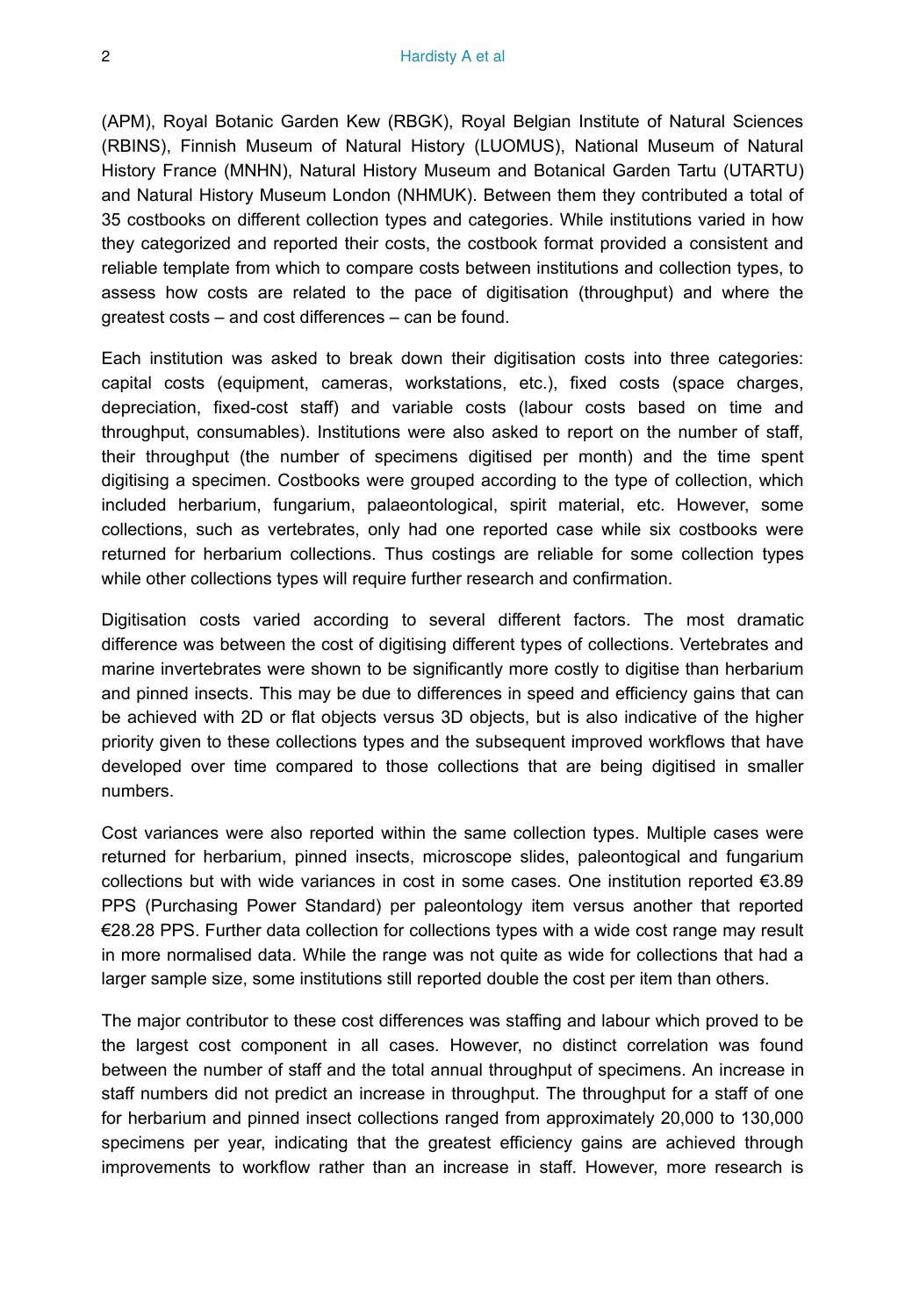required on why such a wide range in throughput was reported and the specific differences in equipment and workflow that contributed to it.

Considering the complexities of the digitisation process, and its variability among institutions and between different types of collections, we conclude that time spent (and the associated labour costs) is an essential variable that informs cost. While this report should not be considered a forecasting tool for predicting anticipated costs, it does offer insight into which costs should be accounted for and where attention should be focussed to increase throughput and reduce costs.

# **1. Introduction**

This is the first attempt to gather and analyse the costs of constructing and operating the digitisation infrastructure of the DiSSCo project as a distributed infrastructure for digitisation. This deliverable report focuses on the operating costs of digitisation and standardising the gathering of cost information from DiSSCo partners.

In this report, we have incorporated the costbook methodology along with the completed institutional costbooks from the collection holding institutes within the ICEDIG Project. We have made a preliminary analysis of the completed costbooks that leads to some observations and recommendations. By harmonising approaches to gather costbook information and reporting gathered costs in terms of the European Union-wide 'Purchasing Power Standard' [\(PPS](https://ec.europa.eu/eurostat/statistics-explained/index.php/Glossary:Purchasing_power_standard_(PPS))), we aim to take account of the different purchasing power of money in different Member State economies, and to represent costs normalised for the EU as a whole. We believe this is a pragmatic approach to cost reporting that can also be used for DiSSCo budgeting.

## **1.1 Project context**

This project report was written as a formal Deliverable (D8.2) of the [ICEDIG Project](https://icedig.eu/) and was previously made available to project partners and submitted to the European Commision as a report. While the differences between these versions are minor the authors consider this the definitive version of the report.

The following text is the formal task description (Task 8.4) from the ICEDIG project's Description of the Action (workplan):

*This task will gather the complete costs of constructing and operating DiSSCo as a distributed infrastructure for digitisation. The costs of different methods of digitisation must be identified (i.e. per design alternatives described by task 8.3) and entered in a 'Costbook' (D8.2). The costs of constructing the infrastructure must be itemised. A basic principle is that the full costs of all construction and operations activities must be itemised, irrespective of any expectation that these elements are already available or could be offered for free (or with a reduced price or as in-kind contribution). Output: 'Costbook', itemising costs of*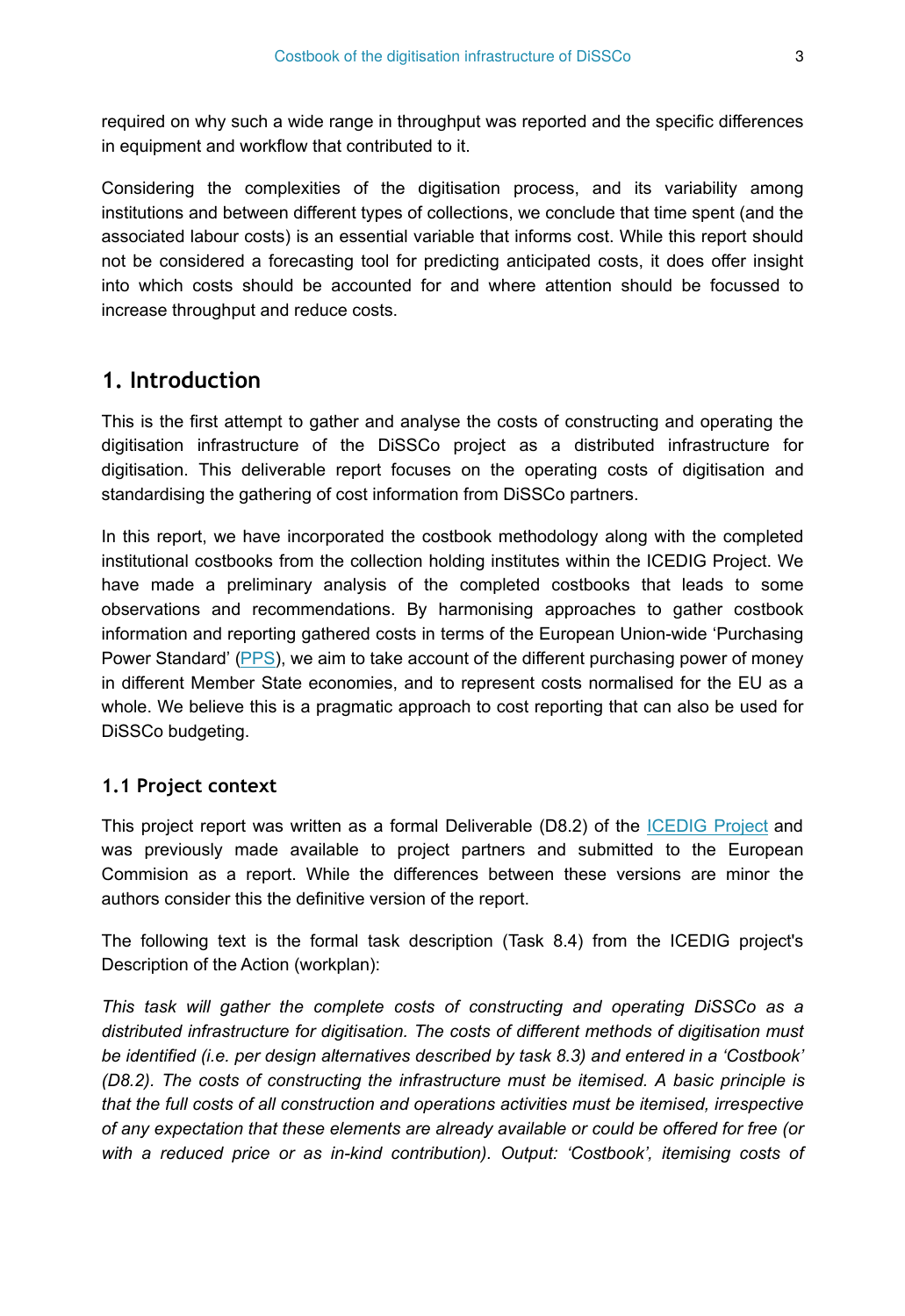*construction and operation of the infrastructure (D8.2). Services as input material to design the business model (task 8.5)*.

#### **1.2 Constraining the scope of the task**

A variation (narrowing) of the scope of the task description was agreed with the project Coordinator (January 2019), focusing only on the costs of approaches to mass digitisation as practised across multiple museums and avoiding unnecessary overlaps with the work to be done in the DiSSCo Prepare project. This aligns with the objectives of ICEDIG to concentrate on looking at innovations/efficiencies of digitisation, whilst the broader costs of building/operating DiSSCo are better dealt with in the DiSSCo Prepare project; where there is a whole work package (WP4) on financial readiness, including costing of construction and operation. The present task must contribute what DiSSCo Prepare needs for its work on achieving financial readiness.

# **2. Methodology for costing**

#### **2.1 Components of costs**

Following basic cost accounting principles, we identify several components of costs:

**Capital costs**: Capital costs are fixed, one-time costs incurred on the purchase of equipment, buildings, construction to be used for digitisation. In other words, it is the total cost of bringing a digitisation facility to operational readiness. If in doubt about what to count as capital, a general rule is that if an asset has a useful life of more than one year, it is a capital cost.

While outright purchase of equipment and space is most common, it is sometimes possible to lease assets for a period. The terms of any lease – in particular, whether there is an option to acquire the asset e.g., at the end of the lease – affect whether the cost is treated as capital or as an operating cost.

**Operating costs:** Sometimes known as running costs or revenue costs; operating costs are the ongoing expenses related to carrying out business, in this case digitisation. Operating costs can be fixed or variable. Fixed costs are unrelated to the volume of specimens digitised. No matter how high or low are the rates of digitisation, fixed costs remain the same. Variable costs, on the other hand, show a relationship (normally linear) between the volume of specimens digitised and total variable costs.

**Fixed operating costs**: Fixed operating costs are expenses incurred for operating a digitisation facility that are not dependent on the level of usage. These costs are incurred for as long as a facility is operational (but not necessarily operating). No matter how high or low are the rates of digitisation, costs remain the same. Fixed costs can be non-recurring (one-off) expenses, such as replacement parts, or recurring expenses, such as monthly maintenance contract, salaries, building/floor rental, heating and lighting, etc. Sometimes,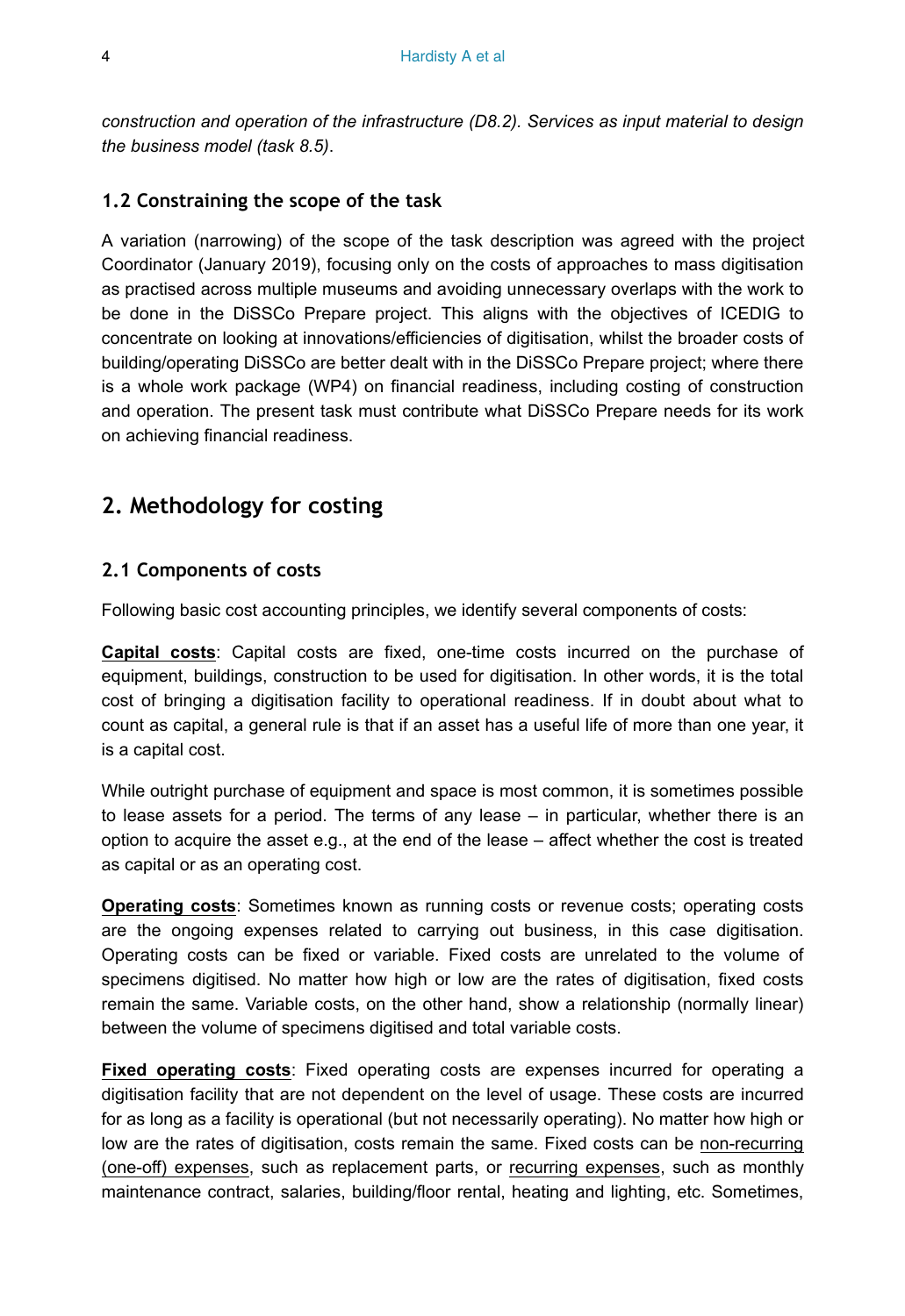fixed costs are split into direct fixed costs i.e., those costs that can be easily and directly associated with the facility itself, and indirect or overhead costs (normally, costs of space, electricity, heating, lighting, general administrative staff, etc.) that are incurred by an institution as a whole but which cannot be directly attributed to specific activities, Indirect or overhead costs are normally apportioned on a percentage basis to different departments, facilities, etc.

**Variable operating costs**: Variable costs are recurring expenses incurred only when digitisation is taking place. They include rated labour costs (i.e., per hour costs of staff carrying out digitisation tasks, who don't work, or who work on other tasks, when digitisation is not taking place) and consumable materials used during the digitisation process, such as barcode labels. The amount of these costs depends upon the scale of the digitisation activity. The level and type of digitisation affects variable costs. Costs may depend on the amount of data to be recorded, the difficulty of working with that data (e.g., in transcription), and the number of images to be made. Recording just the unique code and taxon name of a specimen takes less time than recording all information available for a specimen. Some specimen categories take longer to process than others.

#### **2.2 Marginal costs**

It can be helpful to consider the **marginal costs** associated with digitising one additional specimen (or collection). Understanding these costs can be helpful for comparisons between approaches digitising single or small numbers of specimens, mass digitisation and digitisation-on-demand.

When an additional specimen can be digitised for less than the average cost of all previous digitisations of specimens, economies of scale are being achieved. The aim of introducing automation, for example is to force the marginal cost below the long-run average cost, so that the latter eventually falls. Conversely, there may be approaches to digitisation – for example dealing with special requests - where marginal cost is higher than average cost. In this case, a consequence of handling increasing numbers of special requests is potentially higher average costs overall.

#### **2.3 Separating costs of digitisation**

Costs of digitisation divide naturally into: i) establishment costs, meaning the upfront costs of building and equipping a digitisation facility, ii) costs of digitising specimens, and iii) costs of preserving that digitised data and making it findable, accessible, interoperable and re-usable (i.e., 'FAIR'). A cost model identifying the main cost elements within each of (i) – (iii) (explained below) helps us to understand where the significant costs lie.

Nevertheless, different scenarios of digitisation, largely determined on whether digitisation is carried out in-house or outsourced, and at small versus large scale lead to different costs.\*1 Differences among scenarios make it hard to collect, generalise and to compare costs, and more so when different modes of preservation are introduced. Thus, when stating costs, it's essential to clearly state the digitisation scenario to which they relate.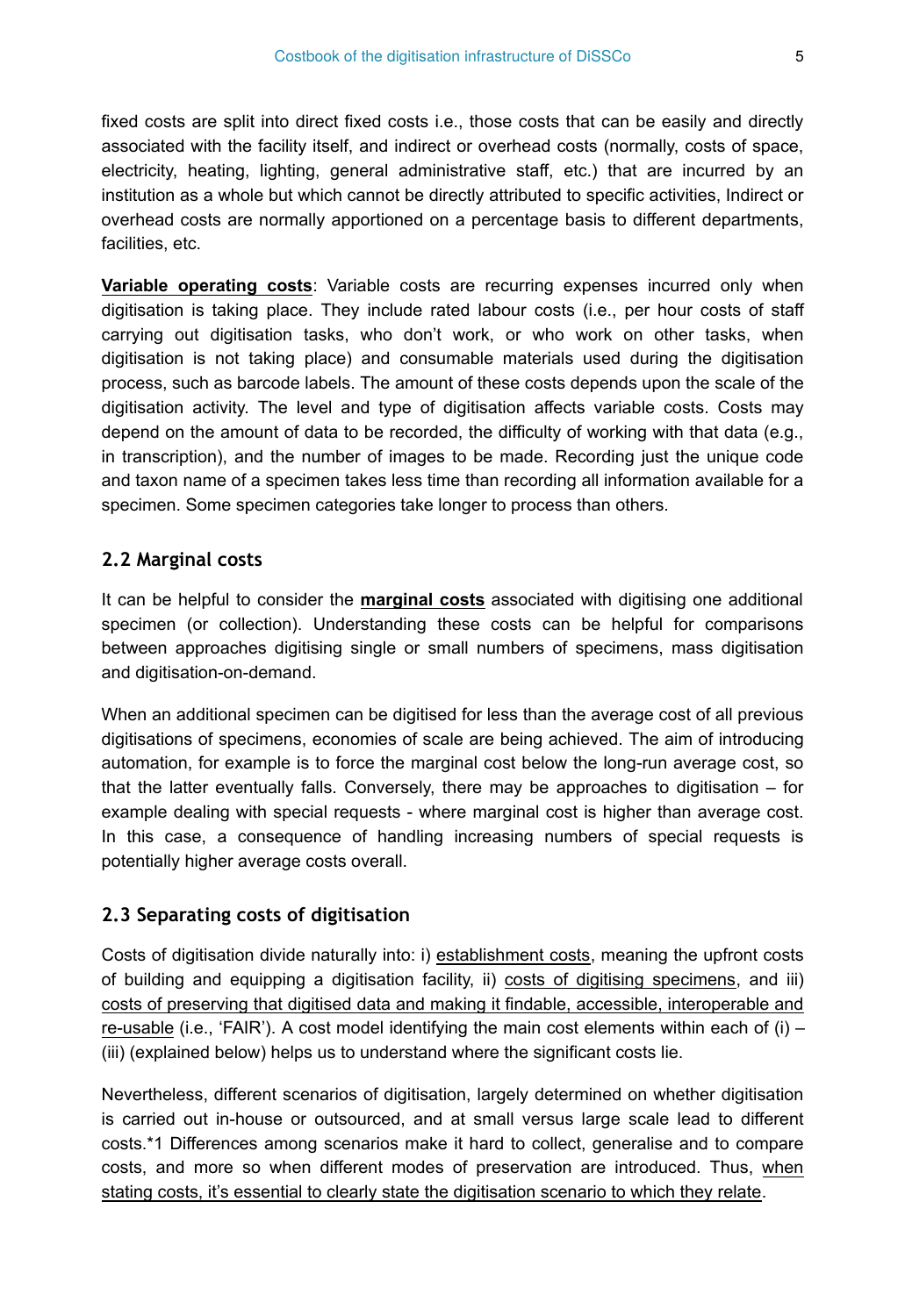Currently, most known digitisation initiatives fall into the in-house category, incurring capital costs for establishment and operating costs for running the facility. Some digitisation projects are undertaken on an outsourced/contract basis where a per item or total negotiated price is paid to cover the variable costs of digitisation, recoupment of contractor's capital and fixed costs and provide a profit margin.

For the purposes of the present task we are mainly interested in the costs of establishing and operating in-house facilities but where possible to collect, it is also interesting to gather costs of outsourcing.

## **2.3.1 Cost of establishing a digitisation facility**

Establishing a digitisation facility largely consists of capital costs, although it can also include other associated costs. Establishing a facility may often be treated as a capital project with a definite beginning and end and can include planning and specifying what is needed, tendering and procurement of equipment and/or services, readying the physical space where the facility is to be located, installation and testing of equipment, and finally, acceptance of the facility. If the intended facility is small, it may be treated as a small noncapital project e.g., the purchase of a single computer and camera as a digitisation workstation. A digitisation facility can be semi-permanent i.e., needed for a substantial time (e.g., several years) as part of a large digitisation programme; or it can be temporary for a specific digitisation project, such as when a specialist company contracts to digitise a specific collection(s) over a short period (e.g., weeks or months).

In many instances, capital and other establishment costs can support more than one digitisation workflow or operation. For instance, a computer, scanner or camera can be used with a variety of different collections. Reaching costs per workflow or per item therefore requires an apportionment by (approximate or actual) time spent using the equipment in different workflows. Any reasonable apportionment that avoids double counting of costs or excessive loading of capital costs in a way that distorts per item costs in a single workflow should be acceptable.

## **2.3.2 Cost of digitising specimens**

The costs of digitising specimens and collections are operating costs. They must be considered as the result of a sequence of continuous or repetitive operations in a digitisation process that is performed to obtain digital object representations (i.e. digital specimens, labels, and/or collections of specimens like whole drawers, vials or palaeontological slabs) from physical objects, and the metadata that describes the digitisation process. We consider a digital object representation to potentially include transcribed data, analytical data (e.g., chemical, molecular) and data linked from other sources like literature. Cost units, which include components of both fixed costs (including depreciation of capital assets) and variable costs, must be averaged over the number of digital objects produced during the period needed to digitise.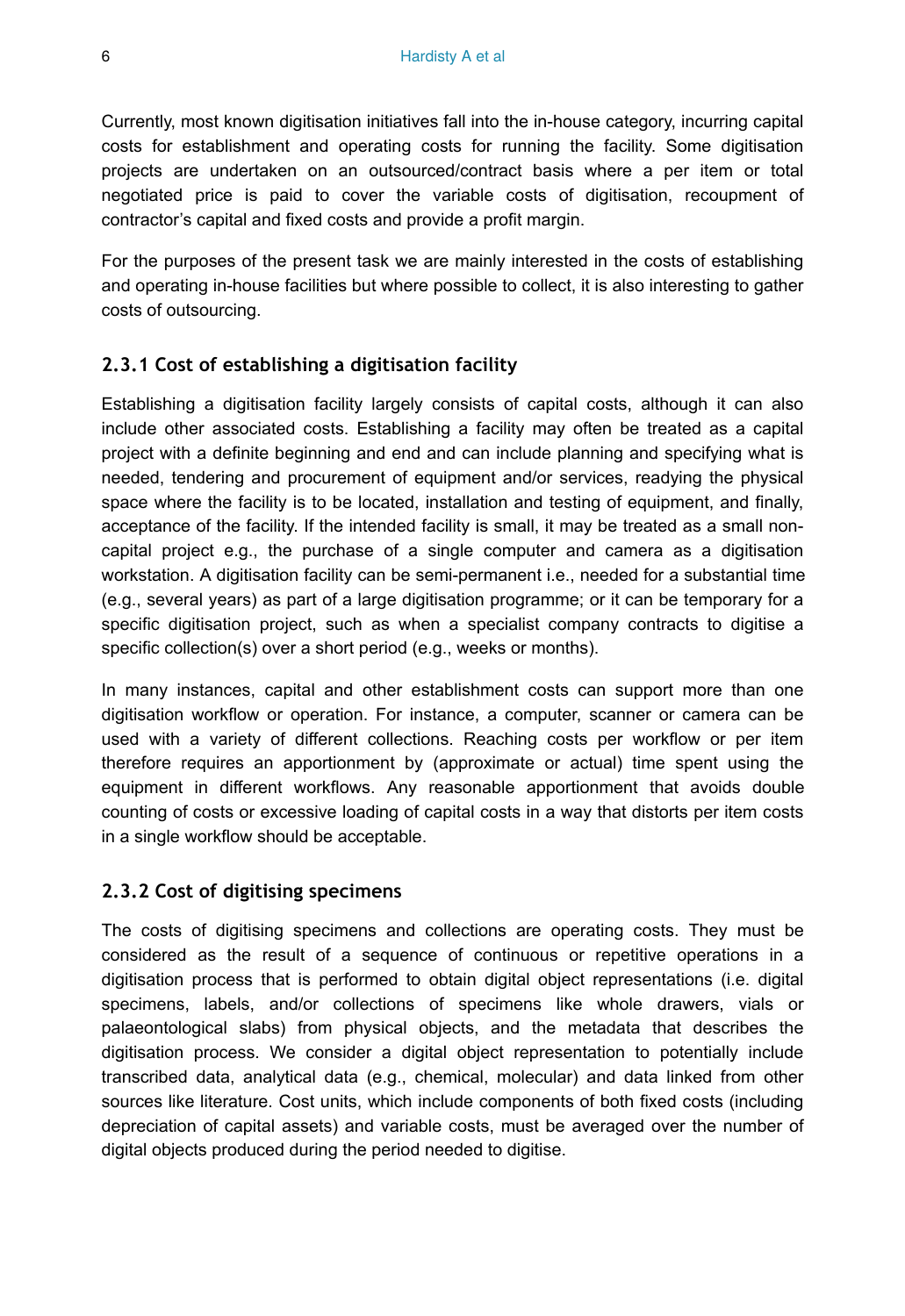It is clear there cannot be a single, common cost for digitisation. The fundamental differences of approach between digitisation-on-demand, project-driven digitisation and mass digitisation lead to quite different cost models. For a sense of this, just consider the different ways that just-in-time supply chains, cottage industries and automated factories operate. Costs can also vary depending on the level of digitisation desired (i.e., the sophistication: a bare level, a basic level, a regular level, or an extended level digitisation – as suggested by the proposed standard for Minimum Information about a Digital Specimen (MIDS)\*2). Different institutions, and even different collections within a single institution, have varying goals for their digitisation programmes that makes it hard to generalise about costs. Notwithstanding the normal differences that might be attributed to different countries/ cities, employment laws and costs, and the different ways institutions are organised, costs thus vary widely.

Digitisation occurs in different forms – by single specimen, by sub-part of a collection (e.g., tray of insects) – requiring different handling procedures and different digitisation approaches, according to the type of specimen. Herbarium sheets, which are almost twodimensional and stored as sheets in folders and boxes are easily amenable to a highspeed approach involving a flat-bed conveyor and overhead camera. Pinned insects, on the other hand require more time-consuming mounting procedures and camera shots from multiple angles that are not just overhead. Spirit jars may need to be opened and emptied into a transparent tray and photographed from below, as well as above before being refilled and sealed again. Retrieving a specimen from its storage, preparing/mounting it for digitisation, moving it through the process, repacking/preserving, and replacing it in cabinet/storage accounts (i.e., physically accessing and handling the specimen) accounts for almost all the cost of digitisation. Making the image(s) and databasing label information, even with the associated procedures of image processing, transcription and quality control is often not a substantial time-consuming element of the process and thus, not the largest part of the cost. Sometimes, opportunity is taken during digitisation to perform new conservation/preservation measures, such as re-mounting and re-labelling herbarium specimens. Such additional costs can complicate the picture, especially when the procedures are not applied for every specimen.

Digitisation processes can be separated into many discrete tasks performed. This has been shown by the analysis work of Hardisty et al. (2020) and the data flow diagram decomposition work of Hardisty (2019). There are known to be substantial variations of the process among institutions, with tasks being performed in different sequences and some tasks (such as imaging) not being performed at all in some institutions. It is also known that institutions cannot today provide costing information corresponding to such a level of detail. Thus, a coarser separation into fewer discrete activities is most helpful at this stage. We describe this as five main activities, each consisting of a sequence of more detailed tasks. We have based our coarse separation on the five task clusters described by Nelson et al. (2012), with minor adaptations to more closely suit the DiSSCo context. Specifically, we have included the georeferenced task cluster as a sub-component of electronic data capture, and we have cut off preserving and publishing data immediately after data is first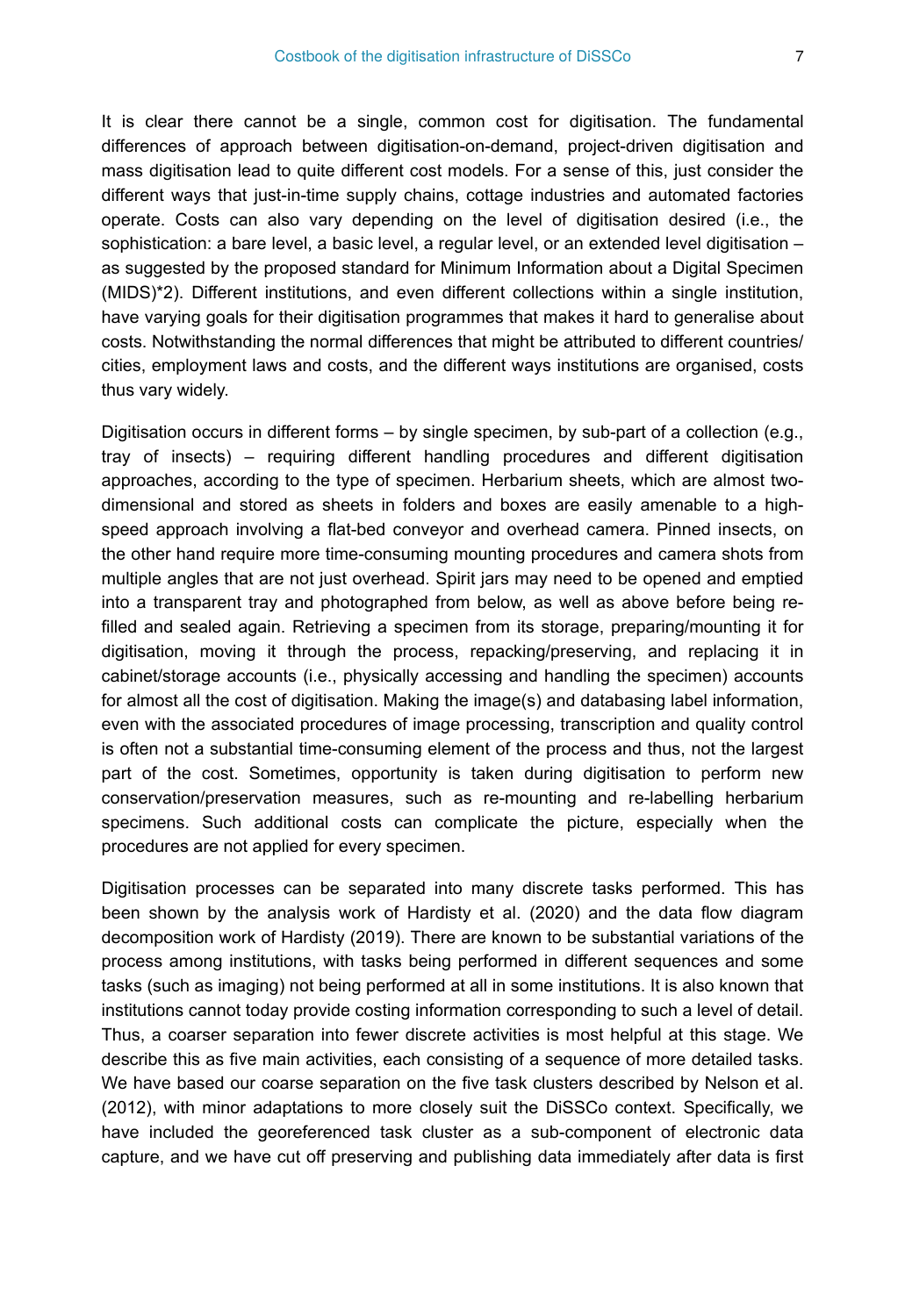deposited and published. The ongoing costs of preservation and keeping data accessible are considered separately (see section 2.2.3).

Our five main activities of digitisation for cost gathering purposes are:

- 1. Pre- and post- digitisation curation involves all tasks associated with retrieving specimens from storage; attaching and assigning barcodes; unpacking and preparing the specimen for digitisation, including essential conservation work; creating a CMS record if one does not already exist, and (if necessary) identification.
- 2. Specimen image capture includes setting up the imaging station; presenting specimens for imaging (e.g., positioning, via conveyor, etc.); making image(s); repacking and returning to storage after digitisation (can occur as part of (4)).
- 3. Image processing involves all tasks performed on an image or group of images after image acquisition, including: quality checks, control of image quality; barcode capture, file conversion, image cropping and colour/balance adjustments, other adjustments, segmentation, optical character recognition (OCR), etc.
- 4. Data capture is covers extracting label data and entering that into a database, typically by in-house staff, volunteers, citizen science projects, etc. It can rely on manual data entry, semi-automated and automated techniques, also including processing and cleaning of that data, with quality control checks. Data capture can also include georeferencing, although this may often be undertaken as a separate activity. Repacking and returning to storage after digitisation (can occur as part of  $(2)$ ).
- 5. Preserving and publishing data includes initial preservation and archiving of the original master image file(s); producing or updating the log of digitisation activities; making the data publicly available through data portals and catalogues.

Digitising specimens has fixed costs and a variable cost component related to throughput.

#### **2.3.3 Bandwidth, rate of digitisation and throughput**

Throughput is the amount of digitisation achieved (i.e., the number of specimens or collections digitised) in a given amount of time. It is determined by the maximum capacity (or bandwidth) of a digitisation line and the rate at which digitisation successfully proceeds. When digitisation is proceeding at a rate that exactly matches the bandwidth of the facility. then maximum throughput is achieved. In practice, facilities are seldom fully utilised, and rates of successful digitisation are often lower than the theoretical maximum. This can be due to many factors that can include, for example specimens not arriving at the facility fast enough, manual handling difficulties, faulty digitisation requiring rework, insufficient/nonavailability of staff, inadequate training, the need for frequent recalibration, equipment faults and breakdowns, and other causes.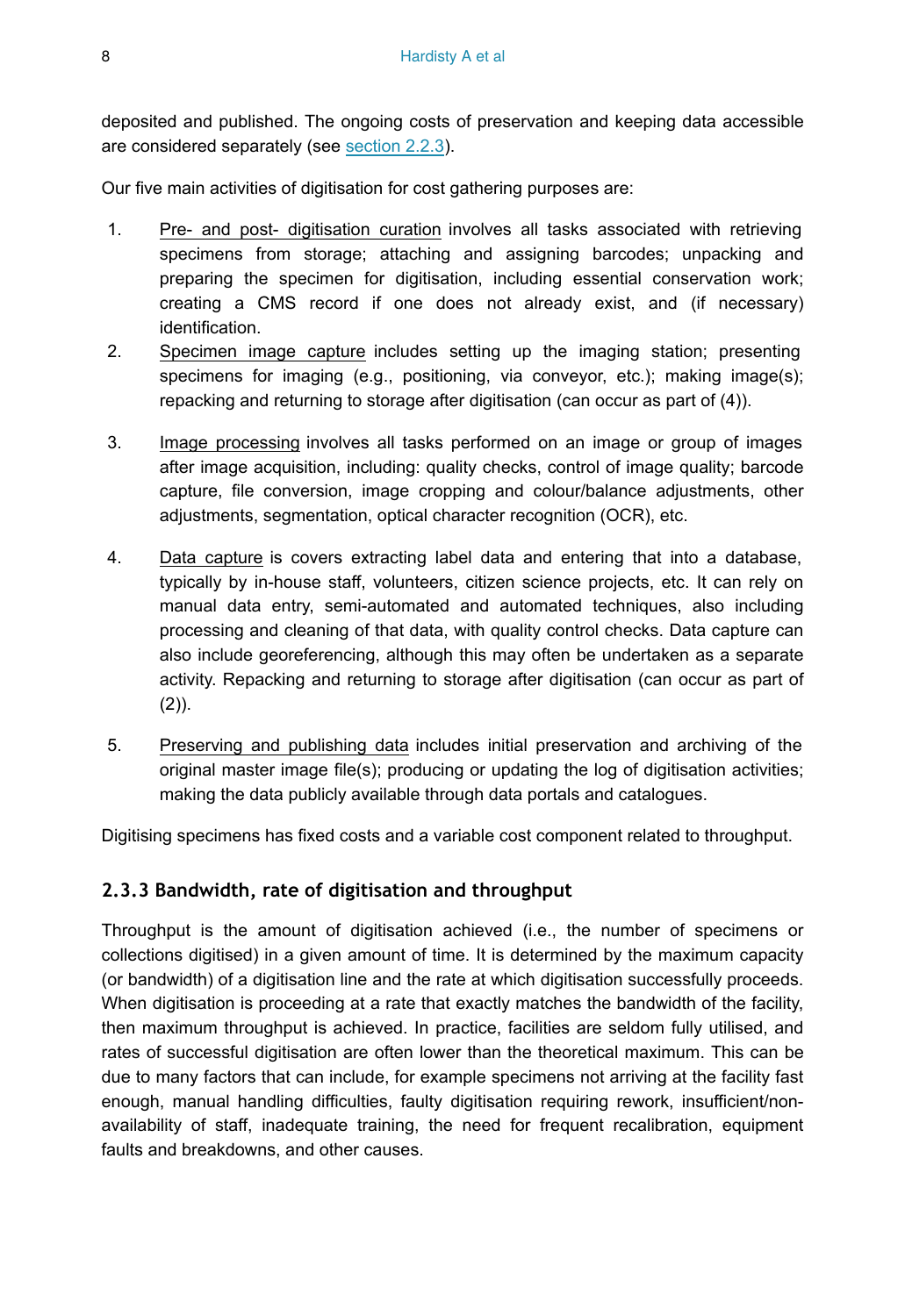Optimising a digitisation facility to achieve maximum throughput in line with defined objectives for quality, time and cost is both a science and an art, requiring attention to continuous improvement of processes and to the prevention of defects. This is an extensive topic that DiSSCo must engage with to accelerate mass digitisation at acceptable cost.

#### **2.3.4 Data preservation and access**

The data preservation and access costs, which again have fixed and variable operating costs components, mainly arise after digitisation: What to do with the image taken? Which kind of archiving/storage option should be taken, knowing that the cost will depend on the size of data sets and the speed of mobilising them? Trying to view this from perspective of the user/customer, with the following example (user story): "I want to have access to all images of gastropods from Wales"; the two extremes of possible solutions to this are:

- 1. The images are stored on disk/tape in different institutions. Needed actions are look-up in the DiSSCo catalogue, retrieving the images from various institutions, and manually building up the set of images. This will take a few days labour (and that costs some money), but data infrastructure is simple and comparatively cheap to build/maintain.
- 2. A coordinated, interoperable data infrastructure with petabytes of storage and petaflops of calculations and gigabytes broadband network. The request will take a few seconds/minutes and will perhaps be fulfilled by distributed query and aggregation. It will be simple to use but complex in operation and cost more to build and maintain.

DiSSCo should sit somewhere on this spectrum from largely manual to fully automated, considering the needs to be FAIR (Wilkinson et al. 2016) and to balance efficiency and ease of use with cost to build and maintain. Value for money should be the aim. The practical reality though is that DiSSCo aims squarely for the latter but recognises that its collection-holding partners will most likely adopt dispersed positions along the spectrum for one reason or another. Only over time will collection-holding partners tend towards greater automation and integration.

Again, costs for data preservation and access have capital, fixed non-recurring and recurring and variable components.

#### **2.4 Types of collections**

As noted, different types of collections have different requirements in terms of handling procedures and technical approaches to digitisation.

Initially we considered to adopt the storage classification proposed by van Egmond et al. (2019), but this was considered to have too many categories of collection type to ask costs for. On the other hand, Cocks et al. (2020) collected a shorter list of collection types (Table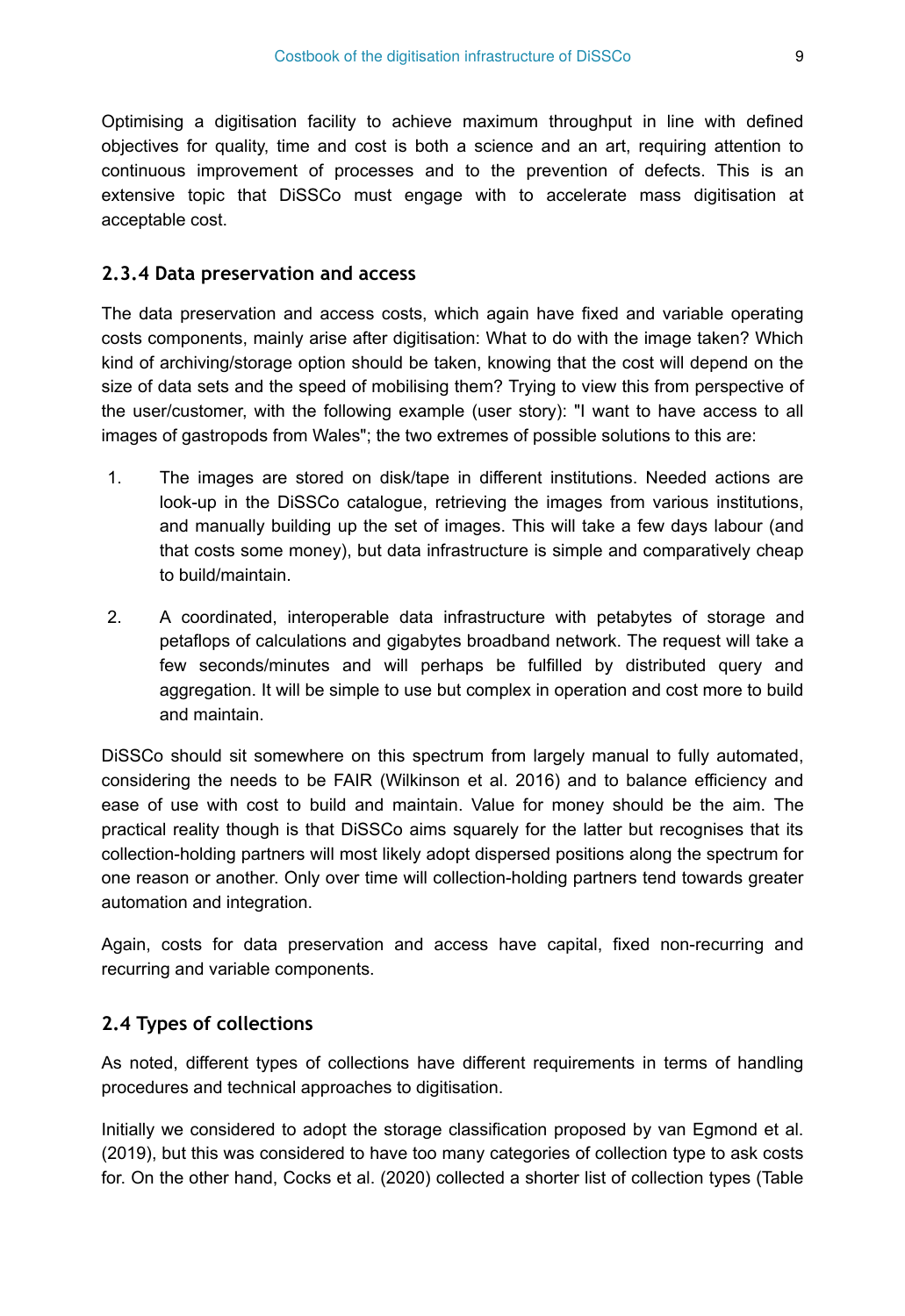2) that is easier to work with. Most institutions will only be able to provide costings for a few different collection types anyway, and then probably at only a coarse level. This suggests proceeding with the shorter, coarser list, which also allows us to complement the analysis already done and reported by Cocks et al. (2020).

## **2.5 Gathering and adjusting costs**

To complement work carried out on present technical capacities of digitisation centres within ICEDIG participating institutions (Cocks et al. (2020)), it is helpful to gather historical costs of digitisation as a baseline for further planning in DiSSCo, moving towards mass digitisation. These are most helpful when gathered on an annual and per item basis related to specific categories of specimens in specific facilities, incurred potentially over several years.

A template for gathering information has been designed (Suppl. material 2). ICEDIG partners having collections holdings (i.e., APM, LUOMUS, MNHN, Naturalis, NHM, RBGK and UTARTU) were asked to complete a template for each of the digitisation facilities they have, and for a representative sample of different specimen/collection types. RBINS completed the template as part of the SYNTHESYS+ Project work on "Report on the cost models for digitisation on demand" to extend the evaluation and cost gathering.

Gathered costs are adjusted to take account of the different purchasing power of money in different economies and represented for the EU as a whole. This adjustment is done using the Eurostat [Purchasing Power Parity \(PPP\) exchange rates](https://ec.europa.eu/eurostat/tgm/table.do?tab=table&init=1&language=en&pcode=tec00120&plugin=1) to convert costs to an artificial currency called a [Purchasing Power Standard \(PPS\)](https://ec.europa.eu/eurostat/statistics-explained/index.php/Glossary:Purchasing_power_standard_(PPS)) with which someone could, in theory, buy the same amount of goods and services in any economy. By convention, one PPS is equal to one euro  $(€)$  on average for the EU as a whole.

## <span id="page-9-0"></span>**2.6 Implementation of the costbook template**

Several approaches to implementing and maintaining the costbook have been considered, including:

- Use of Excel spreadsheets;
- [Google Sheets;](https://www.google.com/sheets/about/) and,
- Another tool, like [Airtable](https://airtable.com/).

In the first instance, gathering of costs has been carried out with a small number of collection-holding institutions that are beneficiaries in the ICEDIG project using an Excel spreadsheet template as first designed (Suppl. material 2). The template was emailed to each of the participating institutions with instructions to complete a worksheet for each digitisation workflow to be costed.

Alternative approaches such as Airtable can be adopted when either a larger number of institutions are asked to provide costs, and/or for budgeting purposes. To test this premise,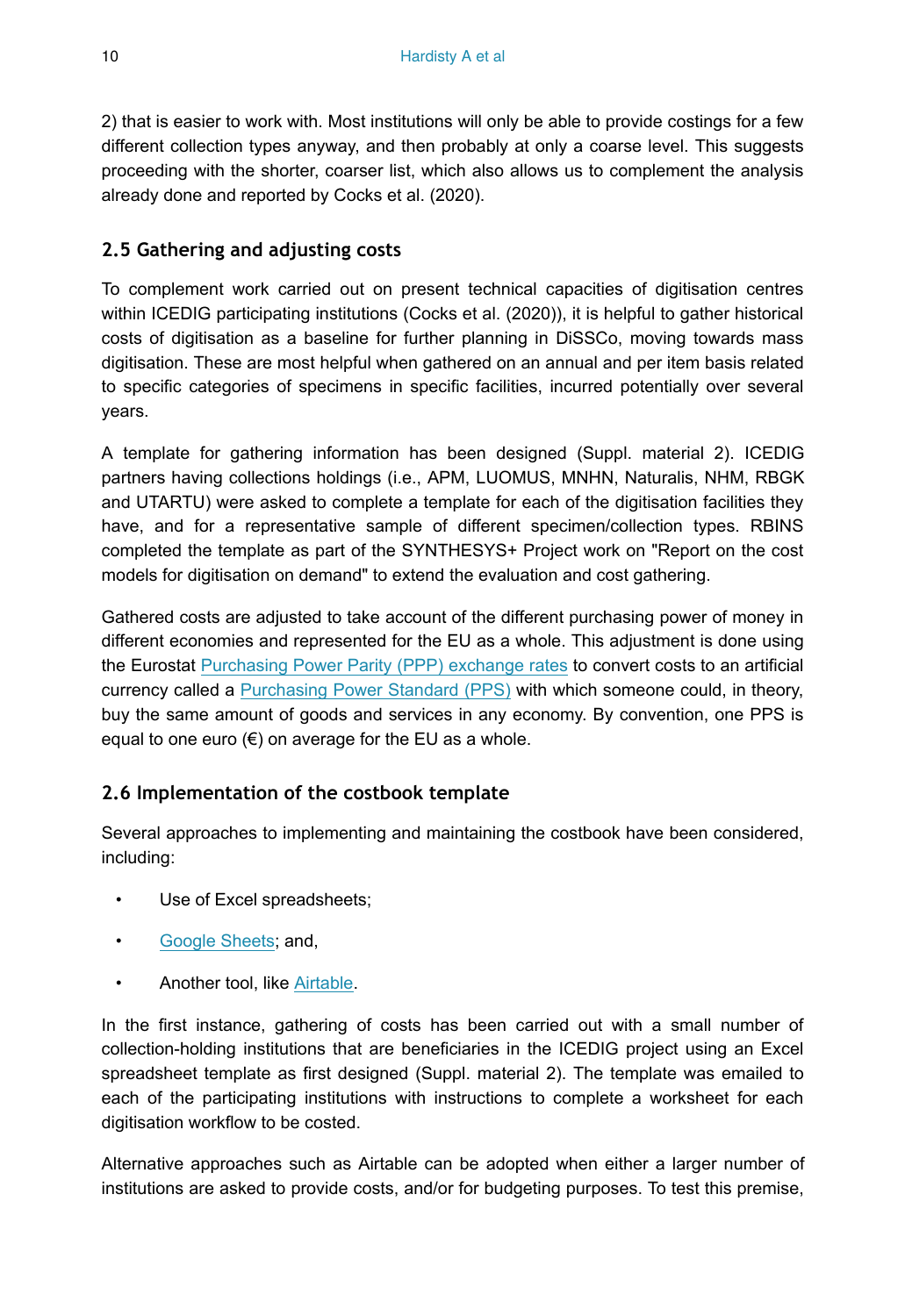a pilot workspace was set up in Airtable. The flat Excel template was partially normalised into a relational data structure, and calculated fields added to mirror the calculations in the Excel costbook. A small set of test data was entered into the Airtable tables, and results checked against the Excel template to confirm that calculations had been accurately replicated.

#### **2.7 Data extraction from templates**

Data were originally received in the form of 22 completed template worksheets (Suppl. material 4) with an additional 13 provided at a later date (Suppl. material 5). To support analysis and visualisations, these data had to be aggregated into a common flattened table structure. The template worksheets were copied manually from their existing files into a new Excel workbook, to simplify the code required for data aggregation and to provide a collated set of the templates in the same file (Suppl. material 3) and in their original format for reference (Suppl. material 4).

A manual process was also used to create a set of descriptive field names for the 82 data fields in the template and to map each field to the row and column of the relevant cell in the template. For future reference, allocating named ranges to the cells when creating the original template would have negated the requirement for this manual step. This is a modification that we propose should be made before the templates are used again.

A short Visual Basic for Applications (VBA) procedure was written and executed to extract the data (Suppl. material 1). This code iterates through the field list for each of the completed templated worksheets, locating the relevant cell according to the mapped coordinates and copying the data into a single worksheet containing a grid of the combined data for all workflows and institutions.

The data were manually transposed into a standard table format, with one column per data field. A pivot table was created using the flattened table as the data source to provide some support for dynamic analysis and visualisations.

The [Purchasing Power Standard \(PPS\) artificial currency](https://ec.europa.eu/eurostat/statistics-explained/index.php/Glossary:Purchasing_power_standard_(PPS)) has been used throughout analysis to facilitate comparisons.

# **3. Results and analysis**

Of the seven institutes surveyed, six (APM, RBGK, LUOMUS, MNHN, UTARTU and NHMUK) returned at least one completed costbook. Of these seven institutes, two are herbaria and five are general natural history museums. A total of 35 costbooks were returned (Suppl. materials 4, 5), 22 of which were organised by collection types/categories (Fig. 6), including multiple costbooks for the same preservation type and the "other" category. The remaining 13 costbooks, all from RBINS, were organised based on size and methodology. The RBINS data is incorporated into this analysis where not analysed by specimen type but is otherwise covered in more detail in [section 3.8](#page-23-0).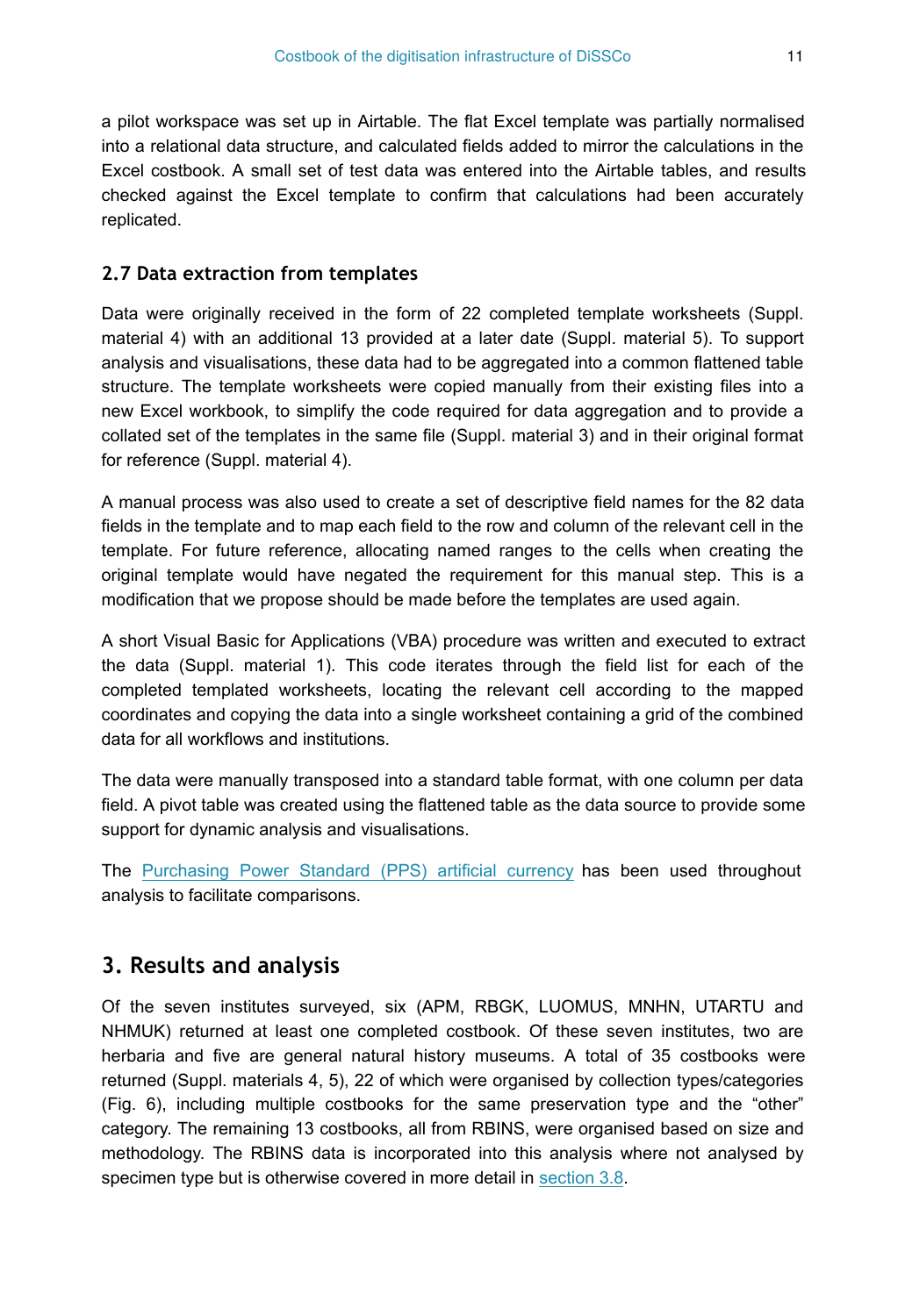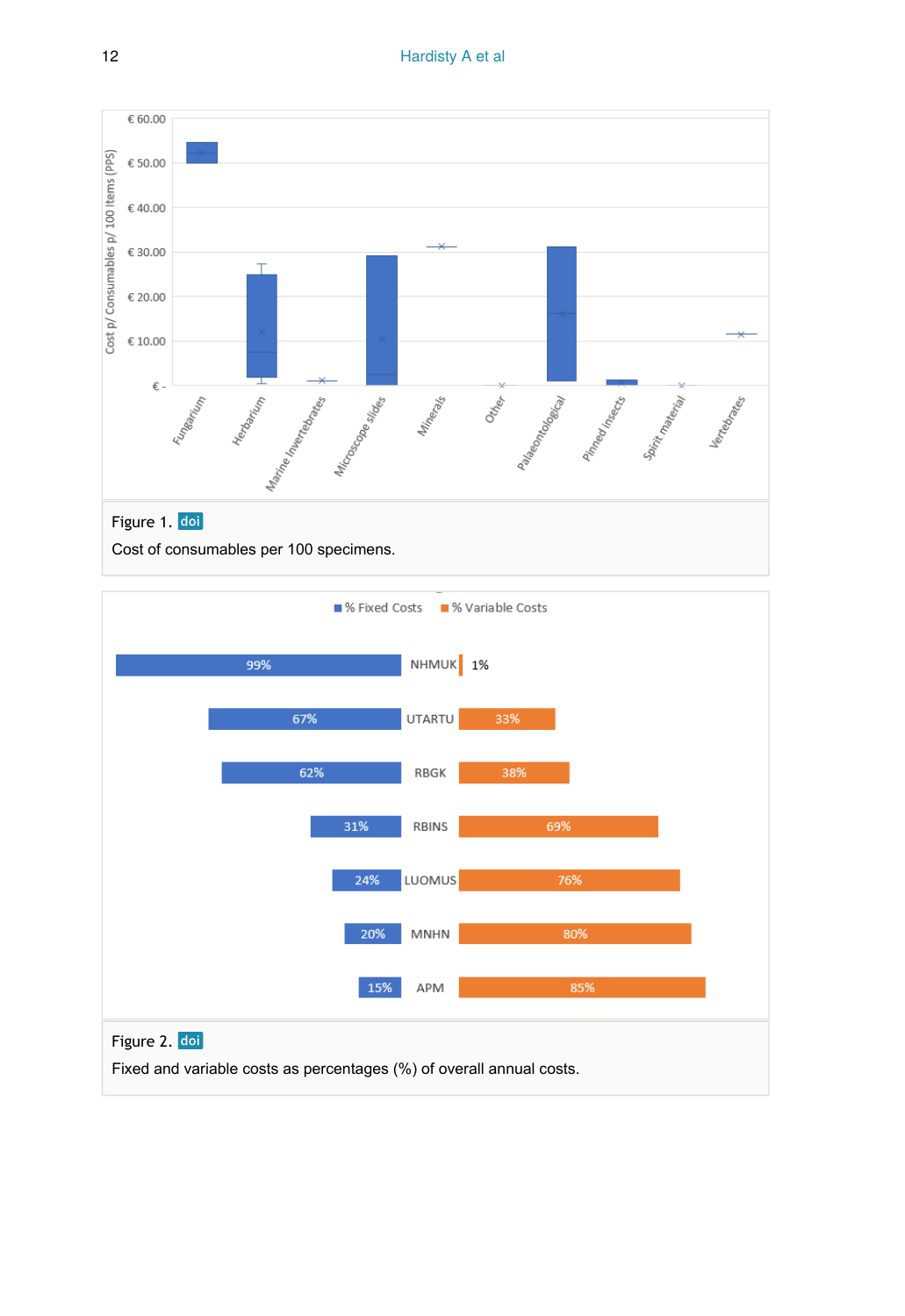



Total Monthly Throughput by Total Staff Orange = herbarium; Blue = pinned insects.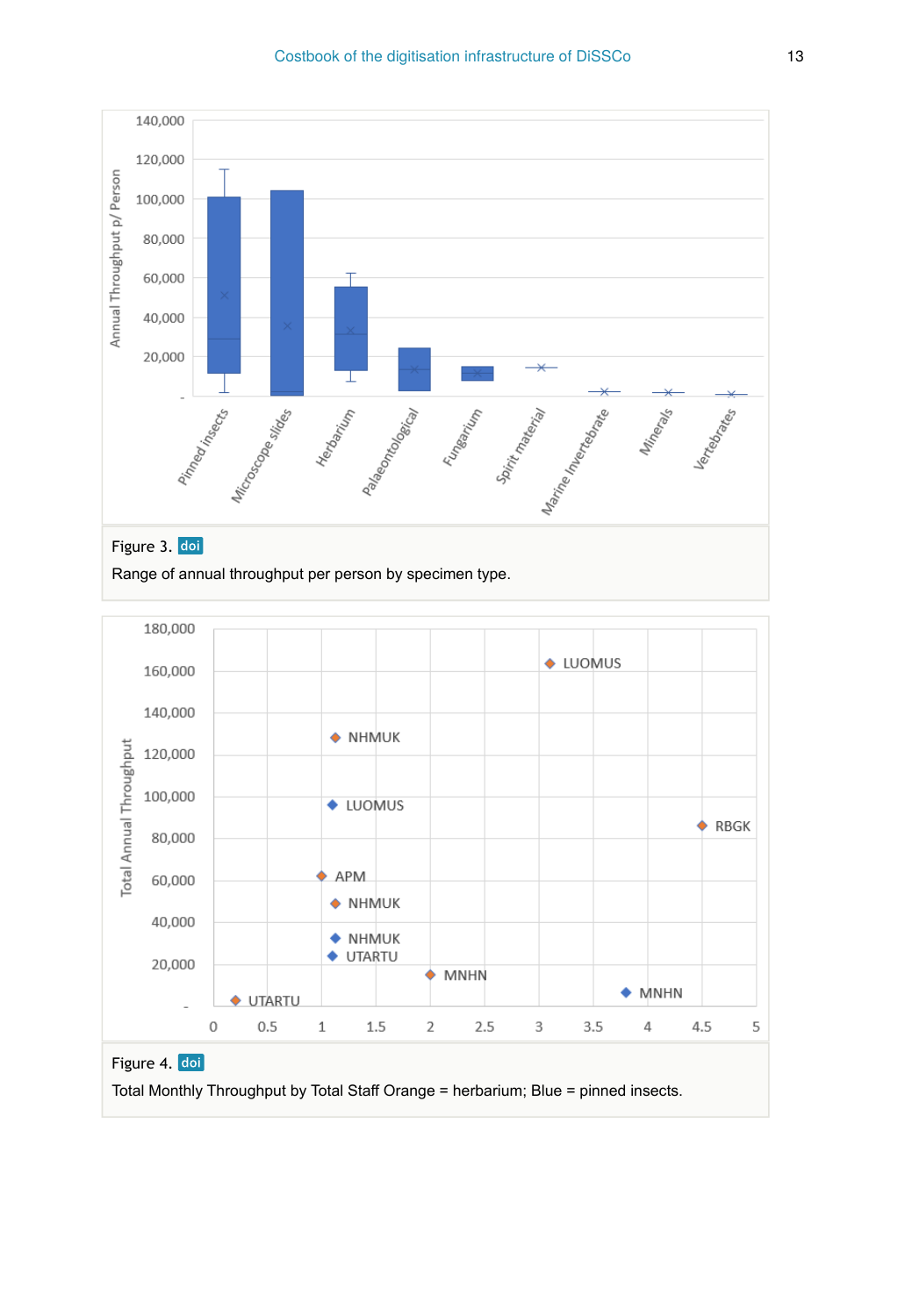

#### Figure 6. doi

Other

Returned costbooks versus stated capability to digitise from Cocks et al. (2020).

**Legend**: Graded shaded = stated capability to digitise. Black tickbox = completed costbook returned for that category.

RBGK 'Other' = fungi collection. MNHN 'Herbarium sheets' = two workflows (day-to-day digitisation in the museum, and Recolnat project workflow). MNHN 'Other' = marine invertebrates collection. UTARTU 'Other' = lichens and fungi. NHMUK 'Pinned insects' = two workflows (standard workflow with label removal, and ALICE workflow with label remaining *in situ*).

Of the eight collection types, two have widely established, mature workflows with costs: herbarium sheets and pinned insects. Herbarium sheets have long been ahead of the other preservation/collection types in terms of established methodologies and protocols with international projects such as the JSTOR Global Plants Initiative (Ranatunga et al. 2018),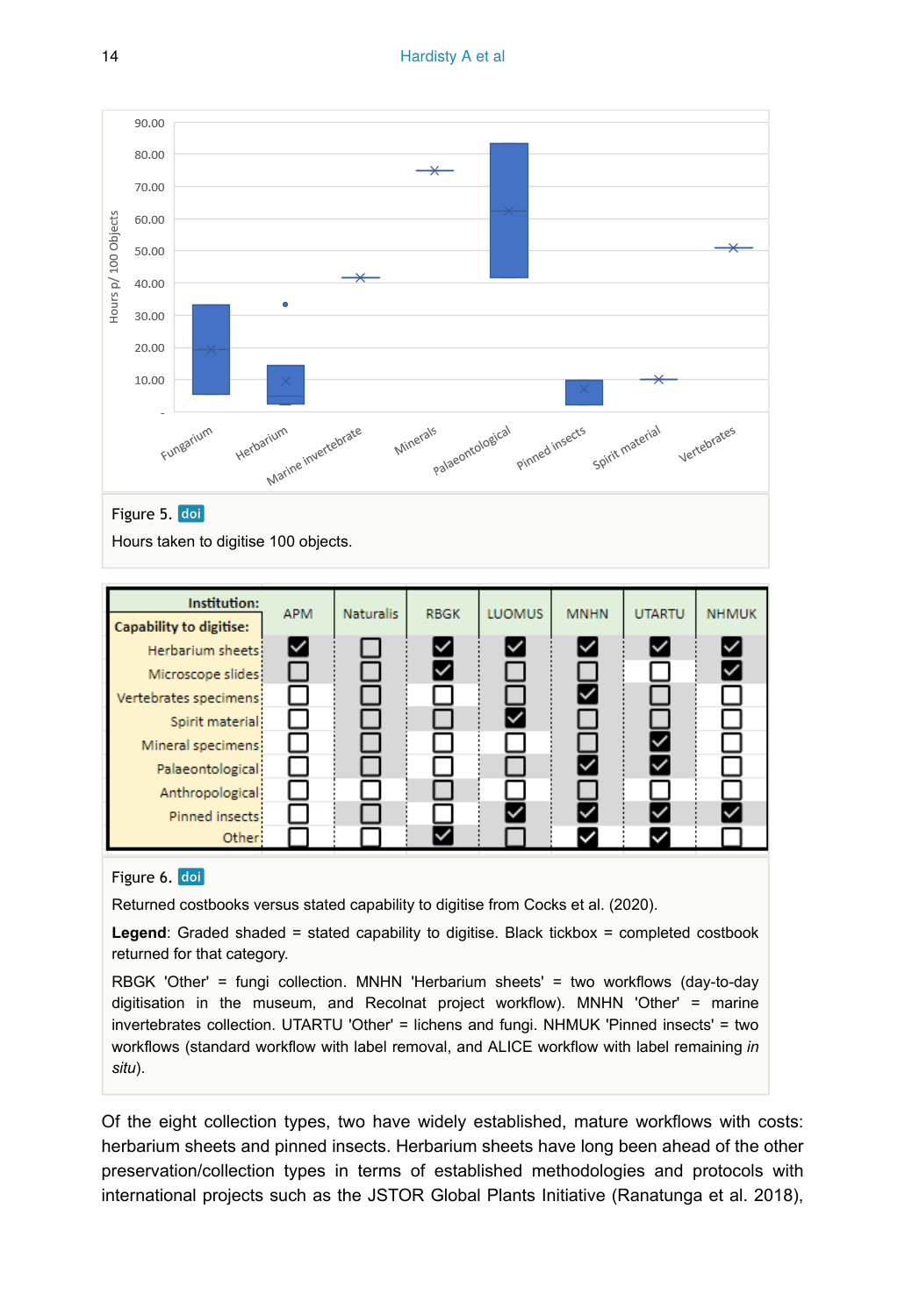at national level such as France's [e-ReColNat](https://www.recolnat.org/en/) programme and multiple projects at individual institutions. This has mainly come about due to first, the narrowly focussed scope of herbaria compared to general collections; and second, the relative ease of translating 2-dimensional cultural heritage digitisation practices (i.e., for books, manuscripts and images) to the largely 2-dimensional world of flat herbarium sheets. Nevertheless, even now, variation in workflows still exists across the institutions proficient with this capability. A more recent focus on pinned insects can be seen in all the general natural history museums that currently have digitisation projects. This is also unsurprising, since pinned insects make up a large proportion of all preserved natural history specimens. As shown in Table 1, of all the specimen data published to GBIF, insects make up the second largest group after plants. Vertebrate collections frequently have specimens preserved in a variety of different ways, often fairly taxon-specific, which makes it harder to develop standardised workflows. This is reflected both in the institutes that have the capability to digitise them and in those that were able to provide costs.

#### Table 1.

GBIF "preserved specimens" mapped to natural history collection types: The results of a search of the GBIF data portal carried out on  $26<sup>th</sup>$  November 2019 to ascertain the proportion of preserved specimens falling into each of the major natural history collection types. Search filtering on the term "preserved specimen" yielded a total of 166,367,960 results. Within these results, the major taxonomic groups can be mapped to collection types as shown.

| Main natural history collection types | Percentage of GBIF preserved specimens |
|---------------------------------------|----------------------------------------|
| Animalia                              | 47%                                    |
| Arthropoda                            | 24%                                    |
| Insecta                               | 21%                                    |
| Chordata                              | 17%                                    |
| Aves                                  | 5%                                     |
| Actinopterygii                        | 4%                                     |
| Mammalia                              | 3%                                     |
| Mollusca                              | 4%                                     |
| Plantae                               | 46%                                    |
| Fungi                                 | 4%                                     |

As can be seen from Fig. 6, there are discrepancies between stated capacity to digitise as reported in by Cocks et al. (2020) and completed costbooks returned. The only institution that completed costbooks for all their digitisation workflows was NHMUK. Naturalis did not return costbooks because their digitisation programme ended around five years ago and there was a hiatus as they moved their collections into a new building during 2019. Other than this exception, no reasons have been given for being unable to return costbooks for some stated capacities to digitise. Possible reasons for this include non-availability of data and/or lack of mature, repeatable, costable workflows.

A recent ICEDIG study of state-of-the-art approaches to mass imaging of liquid samples, which covers spirit material, concluded that mass digitisation for these collections is currently unfeasible hence the lack of mature workflows (van Walsum et al. 2019). Some of the reasons for this are the need for multiple workflows depending on the container size,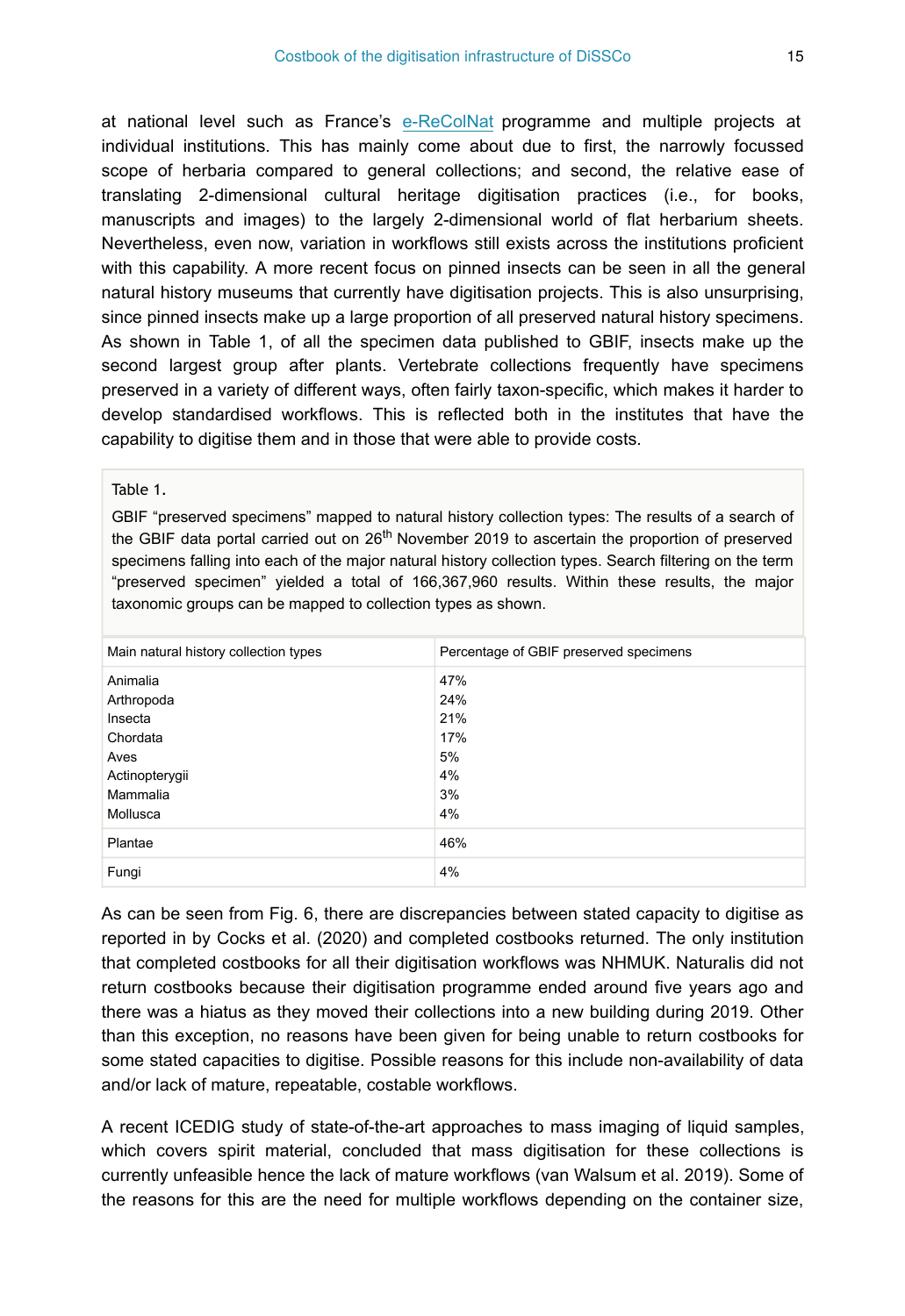contents and conservation requirements. Also, compared to other categories this preservation type has unique hazards including management of hazardous liquids and vapours which require fume hoods and chemical disposal sinks. While multiple institutes provided case studies for liquid sample imaging, there were fewer examples of vertebrate mass imaging and established workflows (van Walsum et al. 2019). Like the liquid samples, vertebrate specimens are highly variable in their physical properties (size, shape, weight), storage and conservation. These factors make it much harder to develop mass digitisation workflows.

Microscope slide digitisation was also the subject of an ICEDIG report. While mass imaging approaches have been developed and shared (Allan et al. 2019), microscope slides are unusual compared to other preservation types as they are rarely curated as separate collections but stored as supplementary collections alongside a range of "classical" collection categories including entomological (both as whole slide mounts and preparations of parts like genitalia), botany, zoology, palaeontology and mineralogy. The preservation methods, labelling practices, dimensions and storage are very variable. It is probably due to these properties that limited mass-imaging methodologies have been developed.

The remaining collection types (Anthropological, Palaeontological, Mineralogical and noninsect Invertebrates) were not included in the scope of ICEDIG digitisation research. While non-insect invertebrates are a major collection type, they were accidentally omitted from the scope of Cocks et al. (2020) which was used as the basis of this report.

#### **3.1 Establishment costs**

Table 2.

As illustrated in Table 2, establishment costs for herbarium sheet and pinned insect digitisation lines are different from one another. Even within each category, the gathered data exhibits a range of costs from a few thousands to several tens of thousands of PPS.

| Establishment costs (PPS) for herbandin sheet and pinned insect digitisation capabilities. |                                    |                                        |
|--------------------------------------------------------------------------------------------|------------------------------------|----------------------------------------|
|                                                                                            | Herbarium line ( $n = 7$ stations) | Pinned insect line ( $n = 5$ stations) |
| Minimum equipment cost                                                                     | €12.937                            | €4.109                                 |
| Maximum equipment cost                                                                     | €40.670                            | €40.816                                |
| Average cost                                                                               | €35,593                            | €17.729                                |
| Median cost                                                                                | €35,447                            | €8,808                                 |

Establishment costs (PPS) for herbarium sheet and pinned insect digitisation capabilities.

Establishment costs are highly variable as is their effect in overall annual digitisation costs. Detailed breakdowns and descriptions of equipment purchased were not given for most of the costbooks, whereas in several cases some additional information was given indicating that costs also included computers, printers and other ancillary equipment. This makes it hard to understand what the costs really cover and the variations between institutions.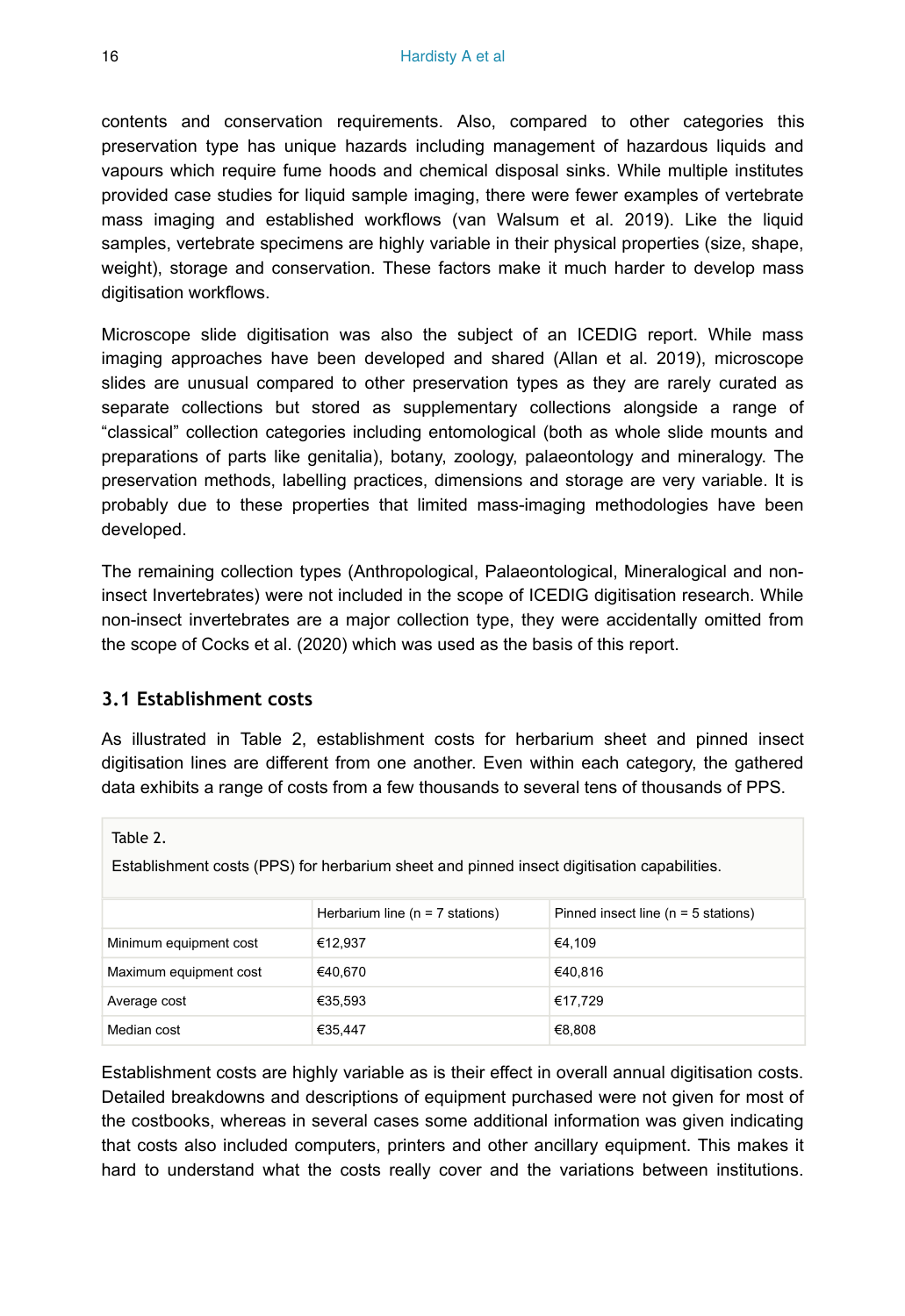Because of this the numbers mask differences in the kinds of equipment purchased so comparisons can be made only cautiously.

In the case of herbarium digitisation, the gathered costs mainly relate to equipping a single workstation; yet in one case it is known that an automated conveyor system was included, and in another case, it is known that a high-capability/resolution scanner was purchased. Nevertheless, the average and median costs are similar, with a range of  $\epsilon$ 26,000 – €38,000 PPS as a typical workstation cost. When an integral conveyor system is included, the cost is higher.

Pinned insect lines show a greater variability across the range of reported establishment costs. Insect lines are one area subject to much recent innovation in attempts to increase throughput, and thus a greater variety of novel equipment solutions have been purchased and tried. It's not possible to give a typical cost for establishing a pinned insect line, except to say that for static (low throughput) solutions the equipment costs are typically low – basically a few thousand PPS for camera(s) and lighting, whereas introducing automation via a conveyor system for higher throughput substantially increases costs (by an order of magnitude).

For several digitisation capabilities, insufficient data was returned to give any credible picture of establishment costs for other collection categories. One outlier worthy of note is a setup composed of a specialised fluorescence/brightfield slide scanner and research microscope for digitisation of microscope slides. This cost more than €150,000 PPS.

In common across all institutions and regardless of digitisation workflow/capability is the observation that establishment costs focus almost solely on equipment purchase and to a lesser extent on costs of acquisition and upgrade. Few non-equipment elements of the expected costs of establishment – such as building/workspace renovation costs, new furniture, electrical work, etc – were reported. This suggests either that such costs are not frequently incurred or (more likely) that such costs are unknown or cannot be accurately accounted for after the fact.

Space requirements for equipment range from  $10m^2 - 65m^2$  with average and median of 29m<sup>2</sup> and 25m<sup>2</sup> respectively. 15m<sup>2</sup> – 20m<sup>2</sup> seems to be a typical amount of space needed for these kinds of digitisation facilities, with conveyor systems needed larger spaces.

Finally, depreciation periods for such equipment are typically stated as 5 or 7 years, indicating that respondents consider this to be a reasonable lifetime for such investments (even if actual lifetimes are sometimes longer).

## **3.2 Fixed costs**

Establishment costs are one-off costs, normally funded out of capital budget, infrastructure development or project grants. Depreciation is therefore used as an element of the fixed costs calculation to give a truer reflection of the actual cost of digitising specimens. Depreciation costs vary, depending on the original establishment cost and the chosen depreciation period.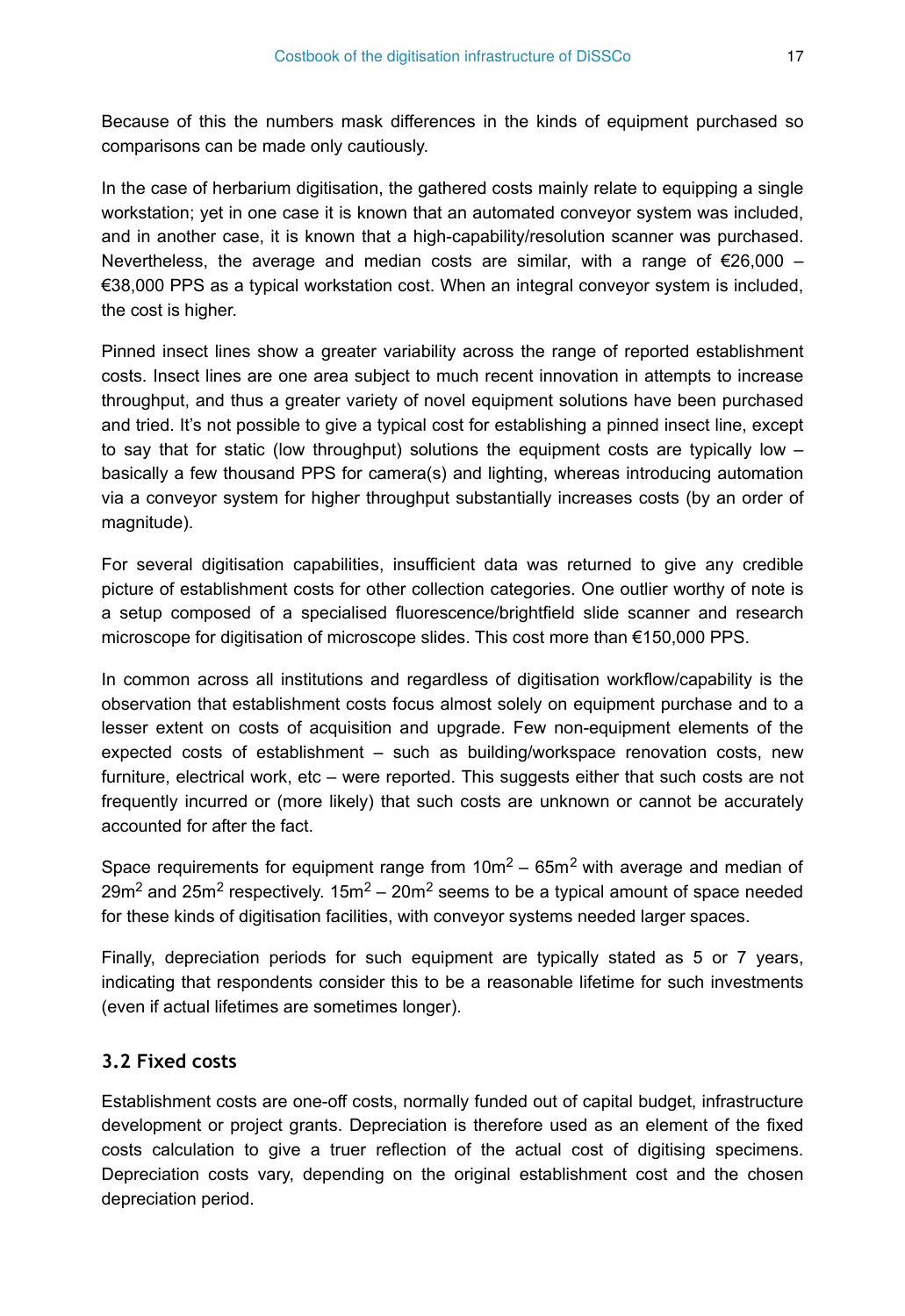Fixed costs are unrelated to the volume of specimens digitised. No matter how high or low are the rates of digitisation, fixed costs remain the same. Table 3 shows the fixed costs of each institution as a proportion of their overall annual digitisation costs for the relevant line, while Table 4 shows how the various components of fixed costs contribute to the total fixed costs across the institutions.

| Table 3.<br>Fixed costs as percentage (%) of overall annual digitisation costs. |                                  |                              |
|---------------------------------------------------------------------------------|----------------------------------|------------------------------|
| Institution                                                                     | <b>Herbarium line</b>            | <b>Pinned insect line</b>    |
| <b>APM</b>                                                                      | 14.9%                            | - -                          |
| <b>LUOMUS</b>                                                                   | 15.6%                            | 42.8%                        |
| <b>MNHN</b>                                                                     | 73.8% (inhouse) 15.2% (ReColNat) | 65.4%                        |
| <b>NHMUK</b>                                                                    | 98.8%                            | 100% (ALICE) 100% (Standard) |
| <b>RBGK</b>                                                                     | 46.2%                            | - -                          |
| <b>UTARTU</b>                                                                   | 96%                              | 16.1%                        |

#### Table 4.

Component costs as percentage (%) of annual fixed costs (average).

|                  | Herbarium line (7 stations) | Pinned insect line (5 stations) |
|------------------|-----------------------------|---------------------------------|
| Depreciation     | 7.6%                        | 10%                             |
| Space charge     | 7.6%                        | 6.3%                            |
| Fixed staff cost | 53%                         | 50.4%                           |
| Overheads        | 27.2%                       | 29.9%                           |
| Other costs      | 4.7%                        | 3.3%                            |

Fixed staff cost made up the largest percentage of total fixed costs. Some institutions factor staff into fixed costs (e.g. NHMUK where digitisation staff are largely on long term contracts) while others consider it a variable cost depending on the finance structure that supports the role. Every institution reported fixed-term staff except for RBINS and every institution reported variable cost staff except for the NHM. Among the institution that report fixed cost staff, the average number of staff was 0.84 with a maximum of 2.5 and the total annual labour cost ranged from  $\epsilon$ 1,798 –  $\epsilon$ 124,025 PPS, the highest case of which was MNHM's outsourced workflow for ReColNat.

*Labour was considered a factor in both fixed and variable costs. When considering the impact of staff costs on overall annual cost, it is important to note that some institutions may have entered the same staff member across multiple sheets, thus 'double counting' both the number of staff and the cost associated with that staff. This should be taken into consideration when considering institution-level costs and, in future developments of this analysis, should be re-assessed.*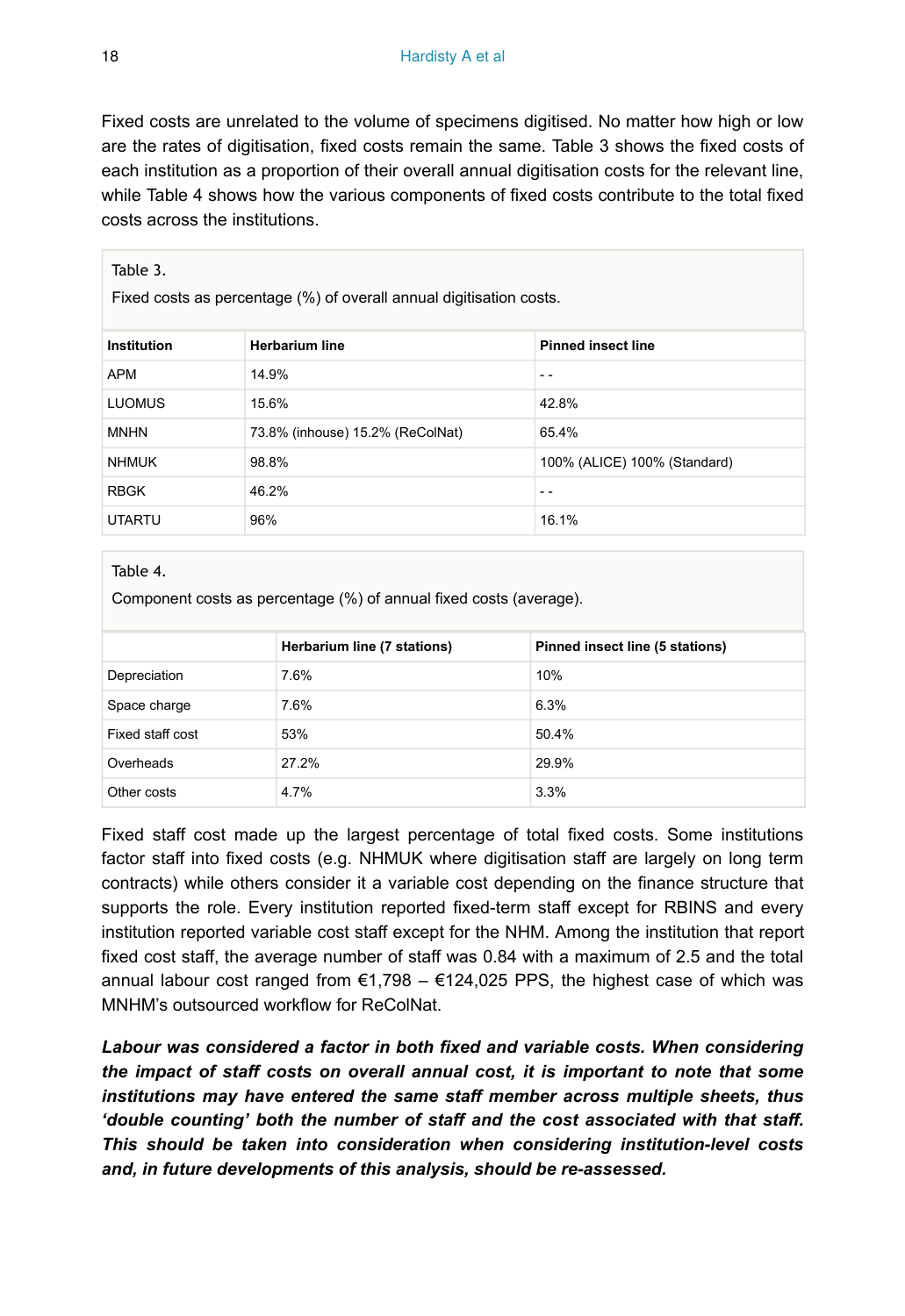#### **3.3 Variable costs**

There were two sources of variable costs that were measured in this analysis – variable cost labour and the cost of consumables. Table 5 shows the variable cost of each institution as a percentage of total annual costs.

| Table 5.      | Variable cost as percentage (%) of overall annual costs. |                    |
|---------------|----------------------------------------------------------|--------------------|
| Institution   | Herbarium line                                           | Pinned insect line |
| <b>APM</b>    | 85.1%                                                    | - -                |
| <b>LUOMUS</b> | 84.4%                                                    | 57.2%              |
| <b>MNHN</b>   | 26.2% (inhouse) 84.8% (ReColNat)                         | 34.7%              |
| <b>NHMUK</b>  | 1.2%                                                     | $0\%$              |
| <b>RBGK</b>   | 53.8%                                                    | - -                |
| <b>UTARTU</b> | 4%                                                       | 83.9%              |

Where labour is considered a variable cost, it makes up a significantly larger percentage of variable costs than consumables (although the potential for double-counting should be taken into consideration). Labour costs were calculated by number of staff, their average gross monthly salary and the length of their working week. The average number of variable-cost staff (excluding the NHM who reported none) among the remaining workflows was 1.54, with a maximum of 4, indicating that it may be more feasible for many institutions to employ variable-cost staff than a team of full-time fixed-cost staff.

*Using and treating labour as a variable cost implies that the cost of digitisation can more easily be pushed downwards, as these costs are only be incurred when digitisation is taking place – unlike where labour is treated as a fixed cost, meaning that the labour is being paid for even when no digitisation is taking place.*

## *However, in practice labour is rarely fully 'elastic' and unless an institute can easily switch staff between digitisation and other tasks there are costs in redeployment, recruitment and training.*

For the fix institutions with variable-cost staff, total annual fixed labour cost ranged from €18,727 – €123,264 PPS. One of RBGK's workflows included national insurance payments and superannuation into their calculations and was removed from this analysis due to its incomparability to other workflows.

The cost for consumables per batch of 100 objects (single specimens or containers) ranged from zero to €54.49 PPS. The specific consumables used for each project were not named in every case, so it is not possible to identify precisely what the costs are or the reason for this wide range in consumables cost. The two reported cases of fungarium had a much higher cost for consumables than other specimens (Fig. 1). There is a significant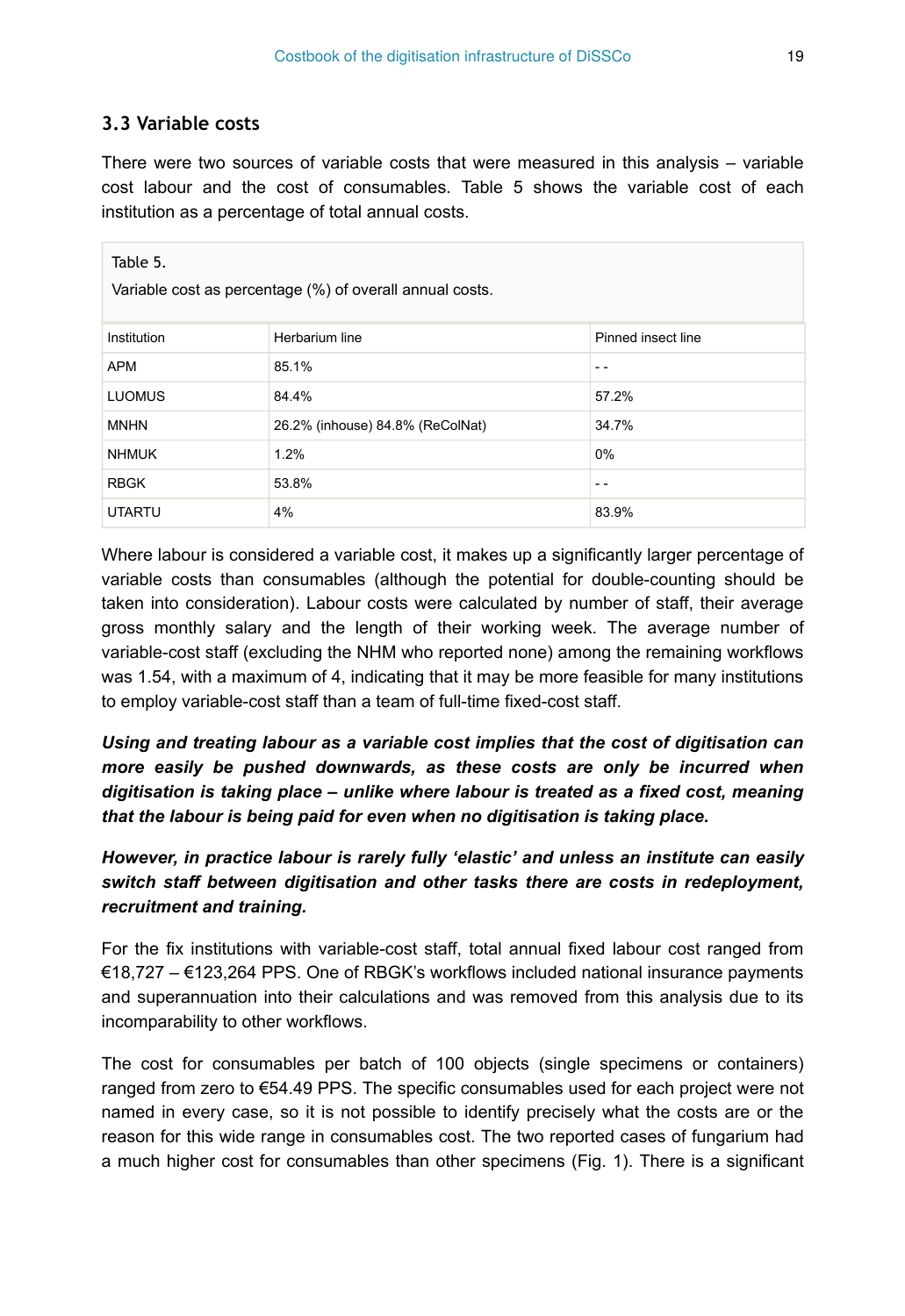variance in the median consumable cost between herbarium ( $\epsilon$ 7.55 PPS, n = 8) and pinned insects ( $60.04$  PPS,  $n = 5$ ). Herbarium has a much wider range than pinned insects.

## **3.4 Fixed versus variable costs**

Fig. 2 and Table 6 illustrates the proportions of fixed and variable costs that make up the overall cost of each workflow. The split between fixed and variable costs depends primarily on how staff is funded. While the costs for labour may be inflated in this analysis, labour can generally be considered to make up the largest percentage of overall cost for an institution's digitisation efforts, whether funded through fixed or variable budgets.

| lable 6.<br>Fixed and variable costs as percentages (%) of overall annual costs. |                                     |                   |                                     |                   |
|----------------------------------------------------------------------------------|-------------------------------------|-------------------|-------------------------------------|-------------------|
|                                                                                  | Institution   Herbarium line        |                   | Pinned insect line                  |                   |
|                                                                                  | Fixed costs                         | Variable<br>costs | <b>Fixed costs</b>                  | Variable<br>costs |
| APM                                                                              | 14.9%                               | 85.1%             | $ -$                                | - -               |
| LUOMUS 15.6%                                                                     |                                     | 84.4%             | 42.8%                               | 57.2%             |
| <b>MNHN</b>                                                                      | 73.8% (inhouse) 15.2%<br>(ReColNat) | 26.2% 84.8%       | 65.3%                               | 34.7%             |
| <b>NHMUK</b>                                                                     | 98.8%                               | 1.2%              | 100.0% (ALICE) 100.0%<br>(Standard) | $0.0\%$ 0.0%      |
| <b>RBGK</b>                                                                      | 46.2%                               | 53.8%             | $ -$                                | - -               |
| <b>UTARTU</b>                                                                    | 96.0%                               | 4.0%              | 16.1%                               | 83.9%             |

# **3.5 Throughput**

Direct comparison of the reported rates of digitisation between institutions is not possible as each has different setups and team compositions, as illustrated in Table 7 where the different types of workflow and numbers of staff operating them are summarised. One assumption is that images are captured by all workflows, however the number and type of images is not known. Secondly, it cannot be assumed that label data capture occurs or is the same across all workflows. In some cases, it does. In others it doesn't, and in yet other cases it happens at a higher level (i.e., folder, container) than individual specimens. Label data capture depends on institutional needs and can vary even from one project to another.

These differences in workflow and the level of capture can be seen in the throughput within specimen groups. After removing the single case of automated outsourcing due to its exponentially higher throughput, the remaining 22 workflows showed a wide range of throughputs where more than one case was reported, particularly for microscope slides and pinned insects (Fig. 3). Because of these wide ranges and a lack of data on certain collections types, it is difficult to assess an expected mean throughput.

 $\Box$   $\Box$   $\Box$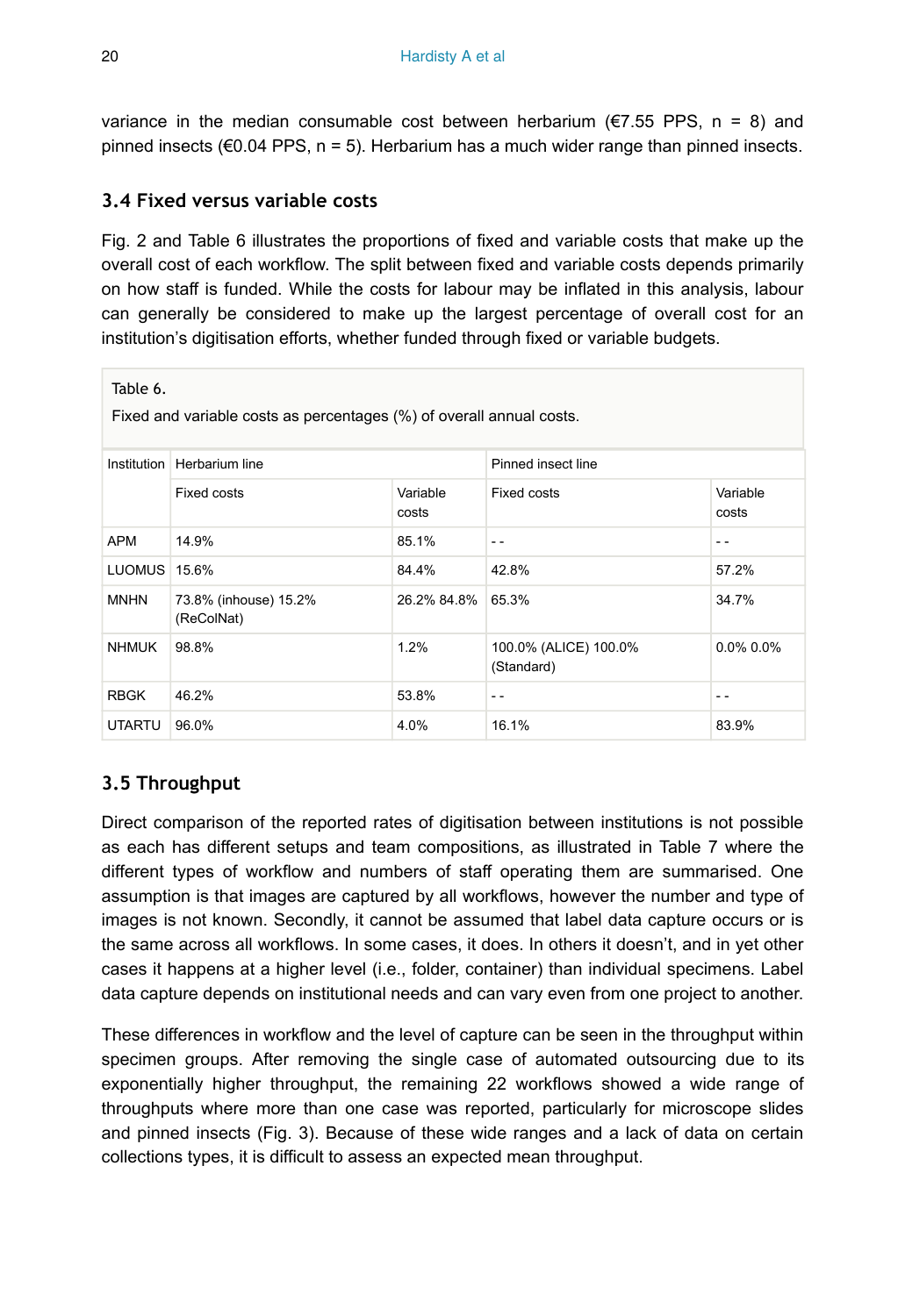Table 7.

Workflow type and staff counts to operate.

Legend: [, ]

**Note**: Except for MNHN's automated ReColNat workflow, which is outsourced, all other workflows run in-house.

|               | Institution   Herbarium line                         | <b>Pinned insect line</b>                                             |
|---------------|------------------------------------------------------|-----------------------------------------------------------------------|
| <b>APM</b>    | Manual [0,1]                                         |                                                                       |
| <b>LUOMUS</b> | Semi-automated [0.1,3]                               | Semi-automated [0.1,1]                                                |
| <b>MNHN</b>   | Manual (inhouse) [1,1] Automated<br>(ReColNat) [3,3] | Manual [0.8,3]                                                        |
| <b>NHMUK</b>  | Manual [1.12,0]                                      | Semi-automated (ALICE) [1.12,0] Semi-automated<br>(Standard) [1.12,0] |
| <b>RBGK</b>   | Manual [2.5,2]                                       |                                                                       |
| <b>UTARTU</b> | Manual [0.2,0]                                       | Manual [0.1,1]                                                        |

Institutions also vary in the number of staff dedicated to digitisation, ranging from 0.1 to 4.8 people. As labour makes up the largest percentage of digitisation costs, it is important to understand labour's impact on throughput. Contrary to expectations, a larger staff did not necessarily result in a linear increase in throughput. (Fig. 4).

Herbarium specimens showed a slight association between team size and throughput. However, the throughput of pinned insects varied widely on teams of one from 1,737 to 114,700 specimens annually, with the largest team of 3.8 returning the smallest throughput. While semi-automated processes did tend to show a higher throughput, the two cases of manual processes for pinned insects showed a throughput of 21,818 and 1,736. While the one case of an herbarium semi-automated workflow did yield one of the highest throughputs (52,800), the highest was a manual workflow (62,400).

These differences may be due to the depth of information collected in the digitisation process. While it is hard to make direct comparison with workflows, both LUOMUS and NHMUK have developed high throughput workflows for pinned insects (Wu et al. 2019, Dupont and Price 2019) which have annual throughputs that are more than double that of other workflows using a similar staff count. There is less variation among the herbarium sheet workflows when taking when considering staff count.

#### **3.6 Per Item Time**

The time required to digitise a batch of 100 objects (single specimens or containers) is affected by multiple factors, including: layout of the institutions, storage facilities, equipment available, etc. There were 18 reported cases of time spent across all specimen types –NHM and RBINS did not provide any time data. The median hours spent digitising 100 objects was 9.88 and ranged from 2.10 to 217.67. RBGK's microscope slides, the high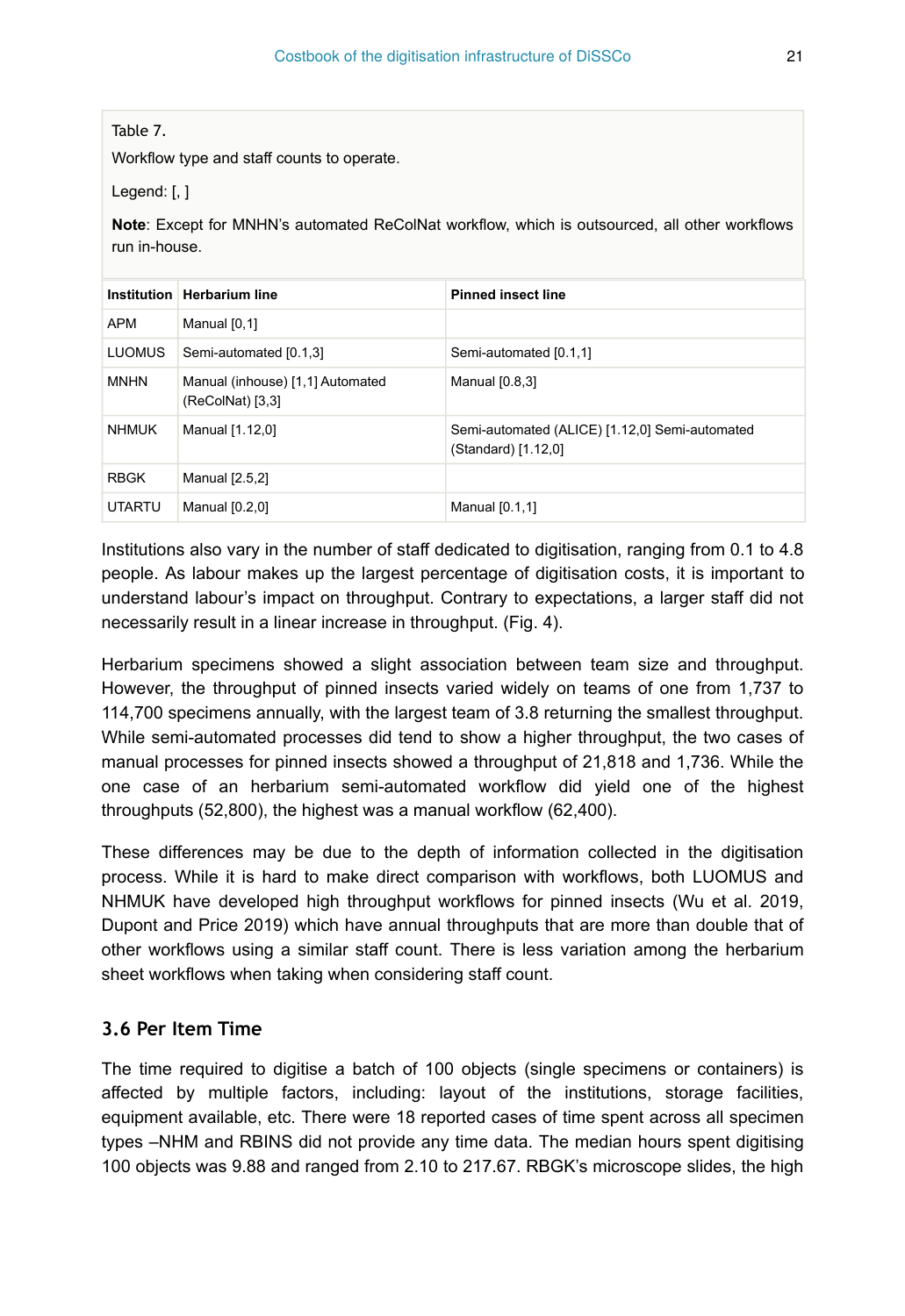outlier, are exponentially more time consuming than any other specimen type and was removed from further analysis.

The two palaeontological cases had a wide range, with one requiring 41.67 hours per 100 objects and the other double at 83.33 (Fig. 5). Pinned insects took an average 7.18 hours per 100 objects and herbarium required an average 9.39 hours. The much lower times per 100 items for these two collections is due to their relative homogeneity and more mature workflows.

Time was also estimated for each stage of the digitisation process – curation, image capture, image processing, data capture and preservation. In general, curation was the most time-consuming step in the process across most projects and specimen types (Table 8).

| Table 8.<br>Hours spent at each stage of the digitisation process per 100 objects. |           |                        |                 |                  |                     |                 |                          |
|------------------------------------------------------------------------------------|-----------|------------------------|-----------------|------------------|---------------------|-----------------|--------------------------|
| Institution Country                                                                |           | Specimen Type          | <b>Curation</b> | Image<br>Capture | Image<br>Processing | Data<br>Capture | Preservation             |
| <b>UTARTU</b>                                                                      | Estonia   | <b>Minerals</b>        | 50.00           | 8.33             | 8.33                | 8.33            | $\overline{\phantom{a}}$ |
| <b>UTARTU</b>                                                                      | Estonia   | Palaeontological       | 50.00           | 8.33             | 16.67               | 8.33            | ÷.                       |
| <b>MNHN</b>                                                                        | France    | Vertebrates            | 30.00           | 10.00            | 1.67                | 8.33            | 0.83                     |
| <b>MNHN</b>                                                                        | France    | Marine<br>invertebrate | 15.83           | 14.17            | 2.50                | 8.33            | 0.83                     |
| <b>MNHN</b>                                                                        | France    | Palaeontological       | 15.83           | 14.17            | 2.50                | 8.33            | 0.83                     |
| <b>UTARTU</b>                                                                      | Estonia   | Fungarium              | 6.67            | 6.67             | 6.67                | 6.67            | 6.67                     |
| <b>UTARTU</b>                                                                      | Estonia   | Herbarium              | 6.67            | 6.67             | 6.67                | 6.67            | 6.67                     |
| <b>MNHN</b>                                                                        | France    | Pinned insects         | 4.33            | 1.67             | 1.67                | 2.00            | 0.08                     |
| <b>MNHN</b>                                                                        | France    | Herbarium              | 3.33            | 0.83             | 0.83                | 2.50            | 0.63                     |
| <b>RBGK</b>                                                                        | <b>UK</b> | Fungarium              | 2.83            | 2.00             | 0.15                |                 | 0.33                     |
| LUOMUS Finland                                                                     |           | Spirit material        | 2.00            | 2.00             | 2.00                | 2.00            | 2.00                     |
| <b>MNHN</b>                                                                        | France    | Herbarium              | 1.75            | 0.17             | 0.02                | 0.15            | 0.08                     |
| <b>UTARTU</b>                                                                      | Estonia   | <b>Pinned insects</b>  | 1.67            | 3.33             | 0.83                | 3.83            | 0.03                     |
| LUOMUS Finland                                                                     |           | Pinned insects         | 1.03            | 0.67             | $\overline{a}$      | 0.33            | 0.07                     |
| <b>RBGK</b>                                                                        | <b>UK</b> | Herbarium              | 0.92            | 0.70             | 0.15                | 0.20            | 2.47                     |
| <b>APM</b>                                                                         |           | Belgium   Herbarium    | 0.25            | 1.33             | $\frac{1}{2}$       | 4.00            | $\overline{\phantom{0}}$ |
| LUOMUS Finland                                                                     |           | Herbarium              | 0.17            | 0.83             | 0.17                | 1.33            | 0.17                     |

#### **3.7 Per Item Cost**

In order to assess the cost per item, an RBGK project that included national insurance and pension payments in their cost analysis and their case of microscope slide digitisation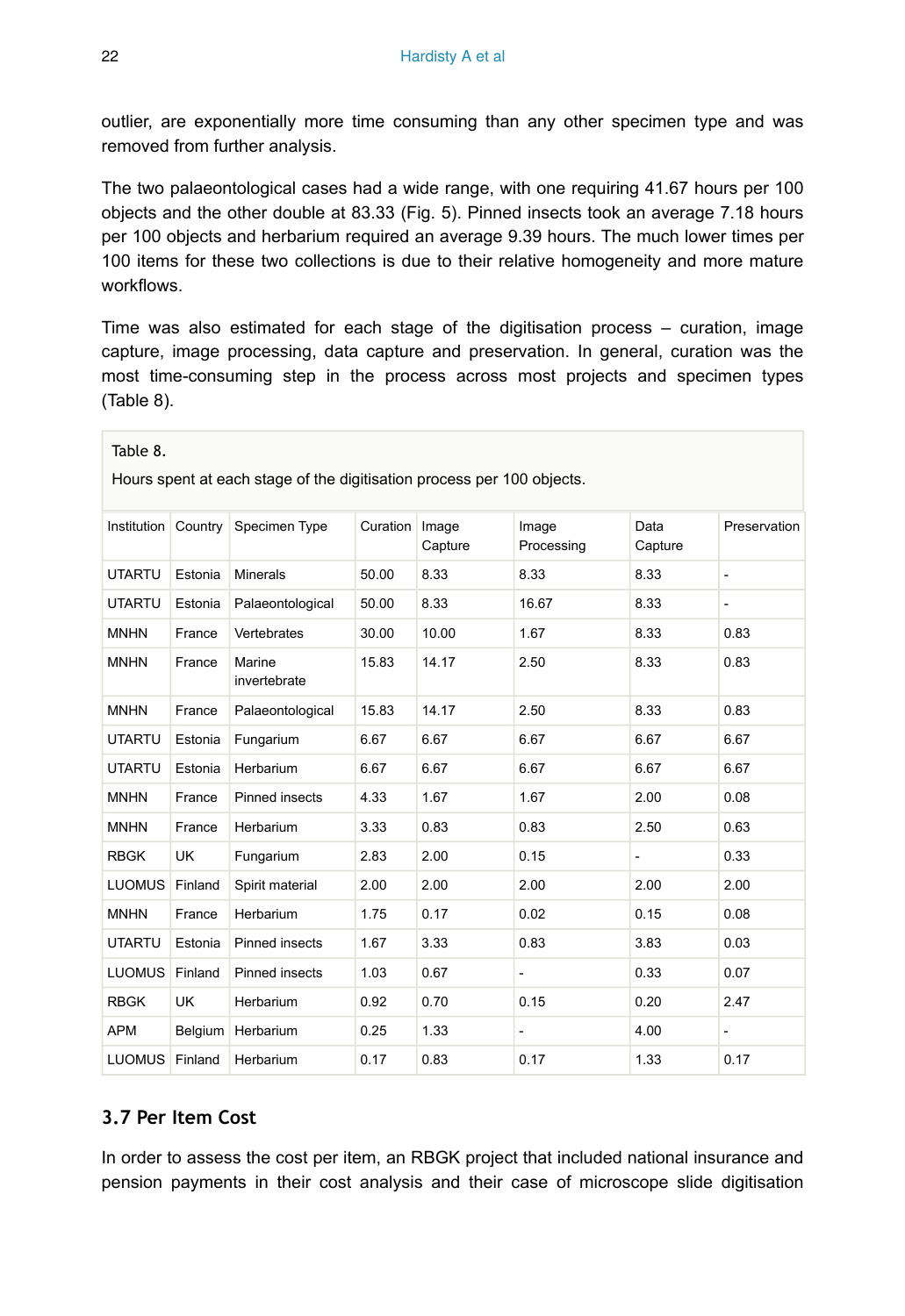which had an exponentially higher cost per item than all other cases (€381.26 PPS) was excluded, as well as an UTARTU case that did not provide cost data. This left 19 cases.

The median cost per item across all cases was  $€2.10$  PPS, ranging from  $€0.53$  PPS to €34.22 PPS. Again, the range between the two cases of palaeontological digitisation proved to be the widest while pinned insects and herbarium were relatively consistent. The median cost per item for herbarium was €2.78 PPS and for pinned insects was €1.06 PPS (Fig. 7)



In the two cases where the digitisation process was fully automated – MNHN's outsourced ReColNat workflow and UTARTU's palaeontological collection – cost per item was reduced considerably (Fig. 8) and was accompanied by a near-equivalent increase in productivity (Table 9). Semi-automation saw even further reduced cost which may be a function of an increase in productivity without the additional costs of an outsourced service.

| Table 9.<br>Median throughput by digitisation process |           |                |        |
|-------------------------------------------------------|-----------|----------------|--------|
|                                                       | Automated | Semi-Automated | Manual |
| Median Monthly Throughput per Person                  | 7.902     | 5,837          | 1,200  |
| Median Cost per Item                                  | €2.49     | €.97           | €5.94  |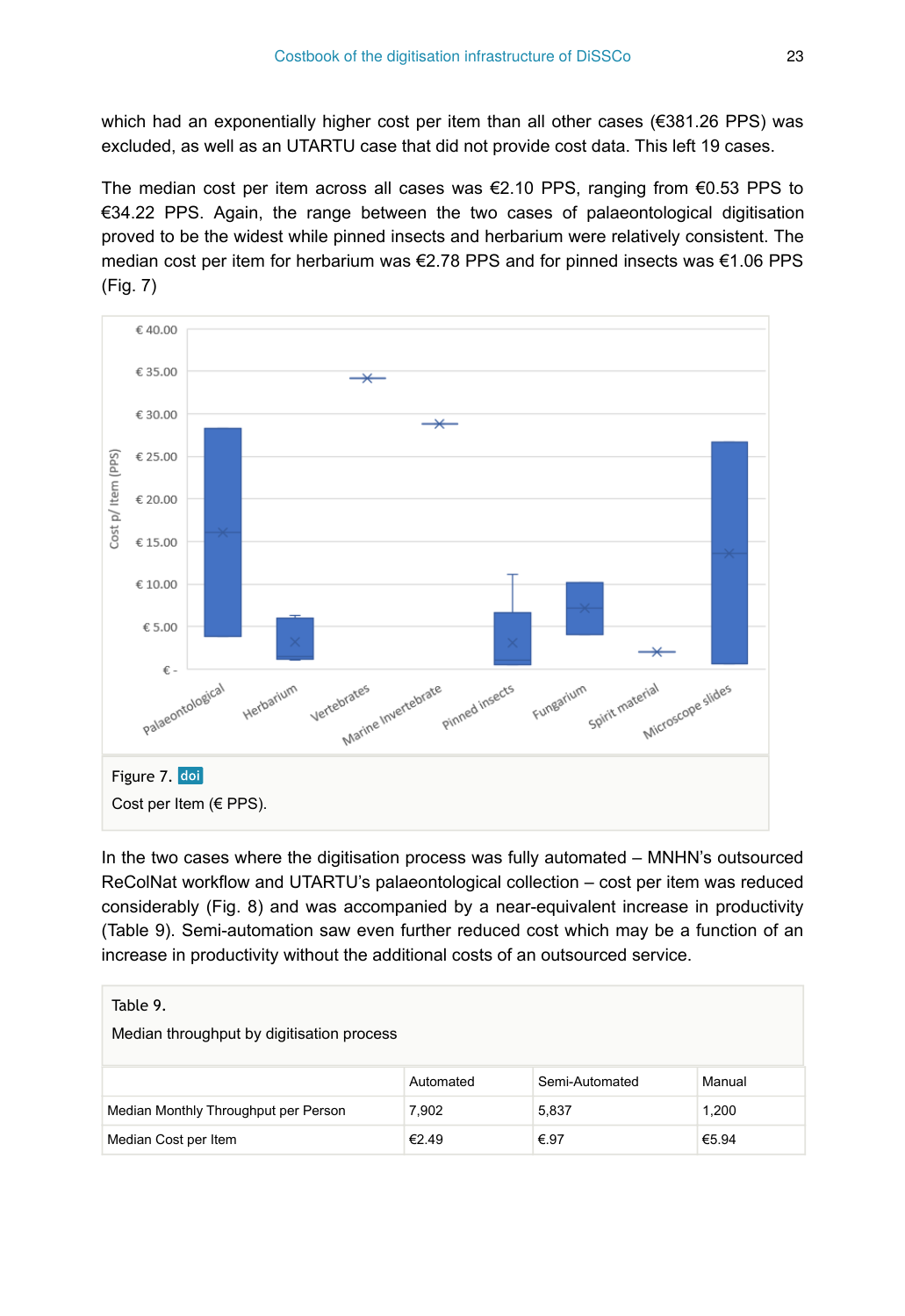

## <span id="page-23-0"></span>**3.8 Size and method**

While six out of seven institutions returned costbooks categorized by specimen type, RBINS return costbooks categorized by method of digitisation and size of the item being digitised. While this makes it difficult to compare with other institutions, it does provide insights into different aspects of digitisation costs by showing which methods of digitisation are more costly than others.

For example, 3D imaging is the most expensive digitisation method and with a very low throughput offset by the quality of the image captured. Transcribing metadata and 2D photo captures of insect boxes are the least expensive and have the highest throughput. Interestingly, µCT scanning has the highest annual total cost because of high fixed depreciation costs for X-ray equipment  $(€63,571 a year)$ . However, the average cost per item remains relatively low because µCT achieves a throughput that offsets the increased costs. Fig. 9

## **3.9 Transcription Costs**

In conjunction with this costbook analysis, Walton et al. (2020) analysed the cost of transcribing label data in the digitisation process. Aside from RBINS, who reported an average cost per item for transcription of  $\epsilon$ 4.85 PPS, no other institutions have broken out transcription costs as a separate line item. In the transcription analysis, case studies were collected that cover a range of collections types, transcription methods and data inputs which were analysed in lieu of cost data.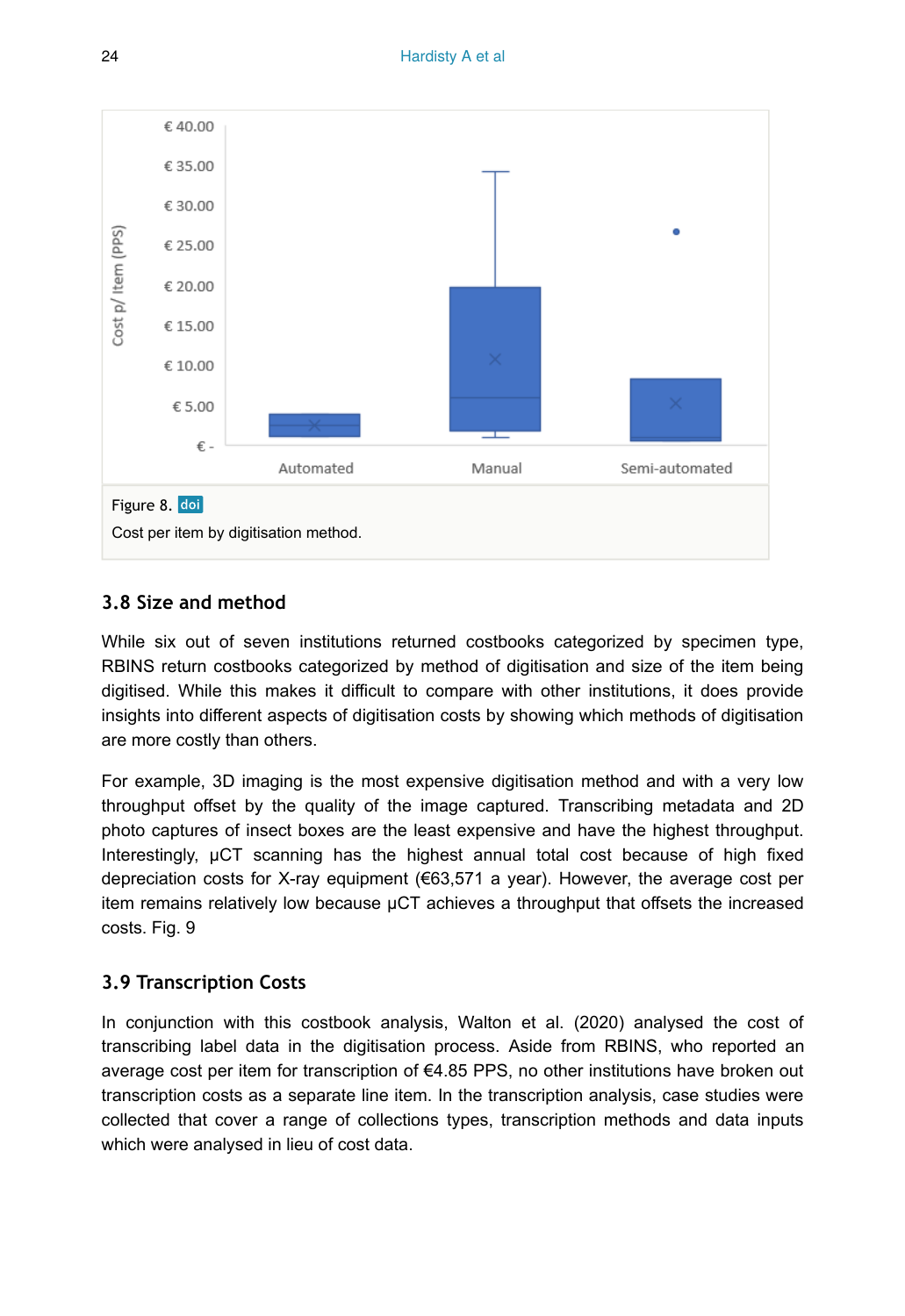The minutes per item for transcription ranged significantly from  $\sim$  30 seconds to up to 41 minutes to fully transcribe label data on a specimen. This large is due to the range of information that is included in the transcription process, the method used and the amount of quality assurance required. For example, georeferencing adds significantly to the time required for transcription, particularly if the label includes only vague location description. Some case studies reported that they did not include georeferencing because of limitations on either time or funding.



Some of the case studies provided examples of either outsourcing transcription to a service like Alembo, using a crowdsourcing platform like DigiVol or testing an automation tool like Google Vision. In each of these cases, staff resources were saved by not requiring museum labour resources for the actual transcription. However their were, in each case, time and money trade-offs for the increased need for project management, volunteer recruitment, quality checks and/or development resources needed to carry out the project.

The analysis showed that, consistent with the other digitisation components studied in this report, time and cost can vary significantly depending on collection type, staff resources and method deployed.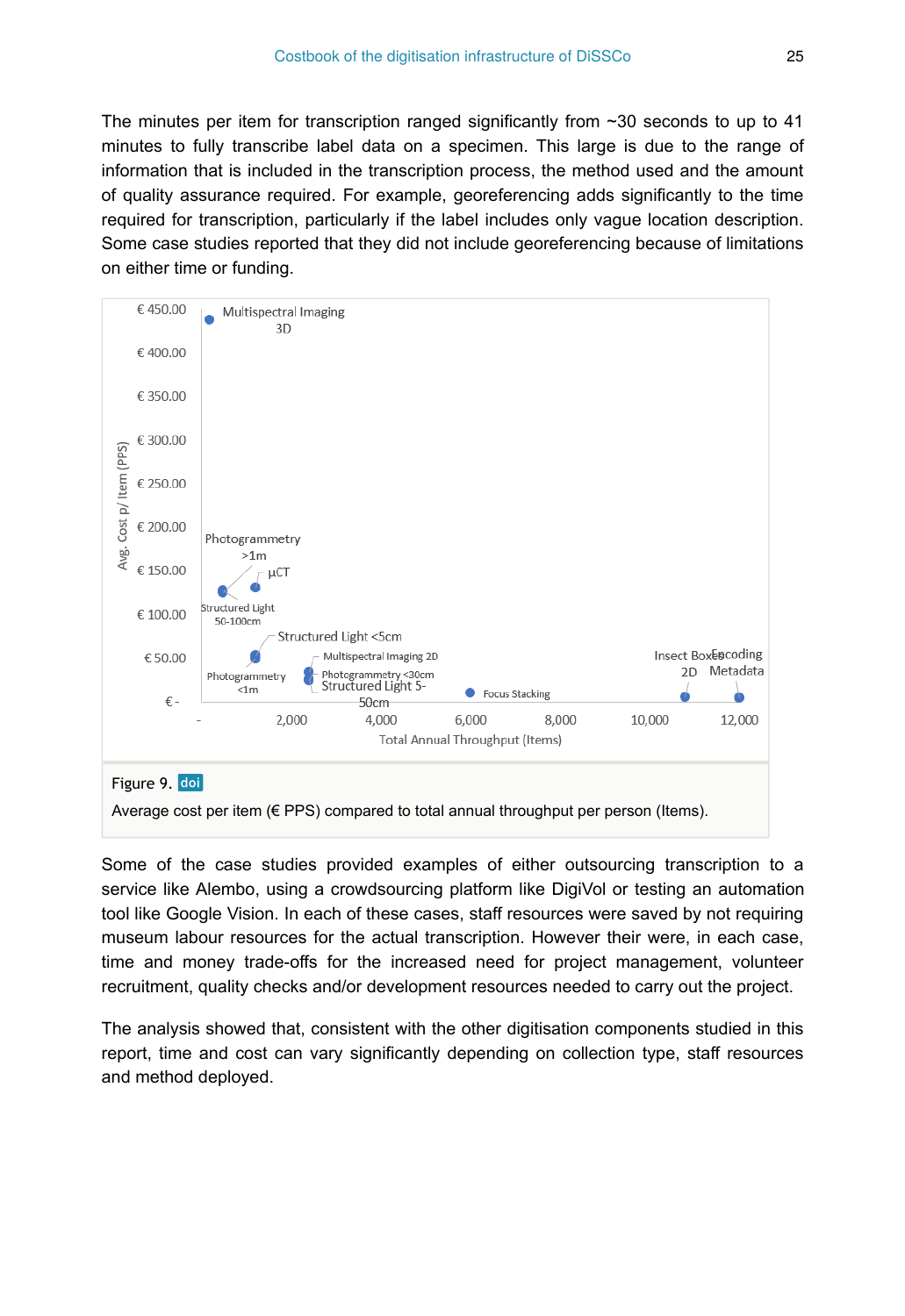## **4. Discussion**

The process of data collection for this study revealed complexities in gathering and assessing accurate cost data. First, there were inconsistences in how workflows are named and categorised. In asking for the specimen type, one institution used 'mycological' and another used 'fungarium' to describe digitising their fungi collection. The first institution categorised this workflow as a herbarium collection and the latter as 'Other'. This is indicative of limitations and inconsistencies in the terminologies used to describe collections and, subsequently, how they are categorised and analysed. For the purposes of this study, both were categorised as 'fungarium'.

An inconsistent approach to describing collections of physical specimens is a wider challenge that the natural science community is attempting to address. While many efforts have been made within and across institutions to generate and share collection descriptions data, the lack of common standards, data model and vocabularies remain a significant barrier to making these datasets comparable and interoperable. The terminology issues described above are a result of this lack of consistency and standardisation across institutional practices.

The Biodiversity Information Standards organisation TDWG, ([https://www.tdwg.org\)](https://www.tdwg.org/) is developing a new Collection Description data standard to support harmonisation of data across these various resources, and using collection descriptions to underpin specimen digitisation activities is one of the major use cases for the standard (Raes et al. 2019). The scope is intended to encompass the use of common terms and vocabularies to describe properties such as the type of objects within a collection, their preservation method and their taxonomic classification, which would provide more specific and relevant data for mapping to the appropriate digitisation workflows. If adopted by institutions and applied to the costbook framework, this should largely resolve the issue of collections being classified differently in a way that reflects each individual institution's organisational hierarchy.

Secondly, different workflows were broken out into separate cost books. However, some institutions recorded the same number of employees across multiple workflows and, in some cases, the same time and costs associated with different collections. It is unclear if these were separate but identical costs that could thus be summed, or if they were the same costs and thus a double counting of the same data.

ICEDIG recommends working towards harmonisation of approaches to costing digitisation. This will become more important as various kinds of decision about digitisation are made e.g., prioritisation, allocation of certain types of mass digitisation to specific facilities, budgeting, authorization of on-demand digitisation requests, etc.

For categories of collection where digitisation has been carried out by a significant number of institutions, it's reasonable to look at the spread of costs achieved and to focus on transferring knowledge and learning points from those institutions of low cost to those where costs are higher, in an effort to increase cost efficiencies.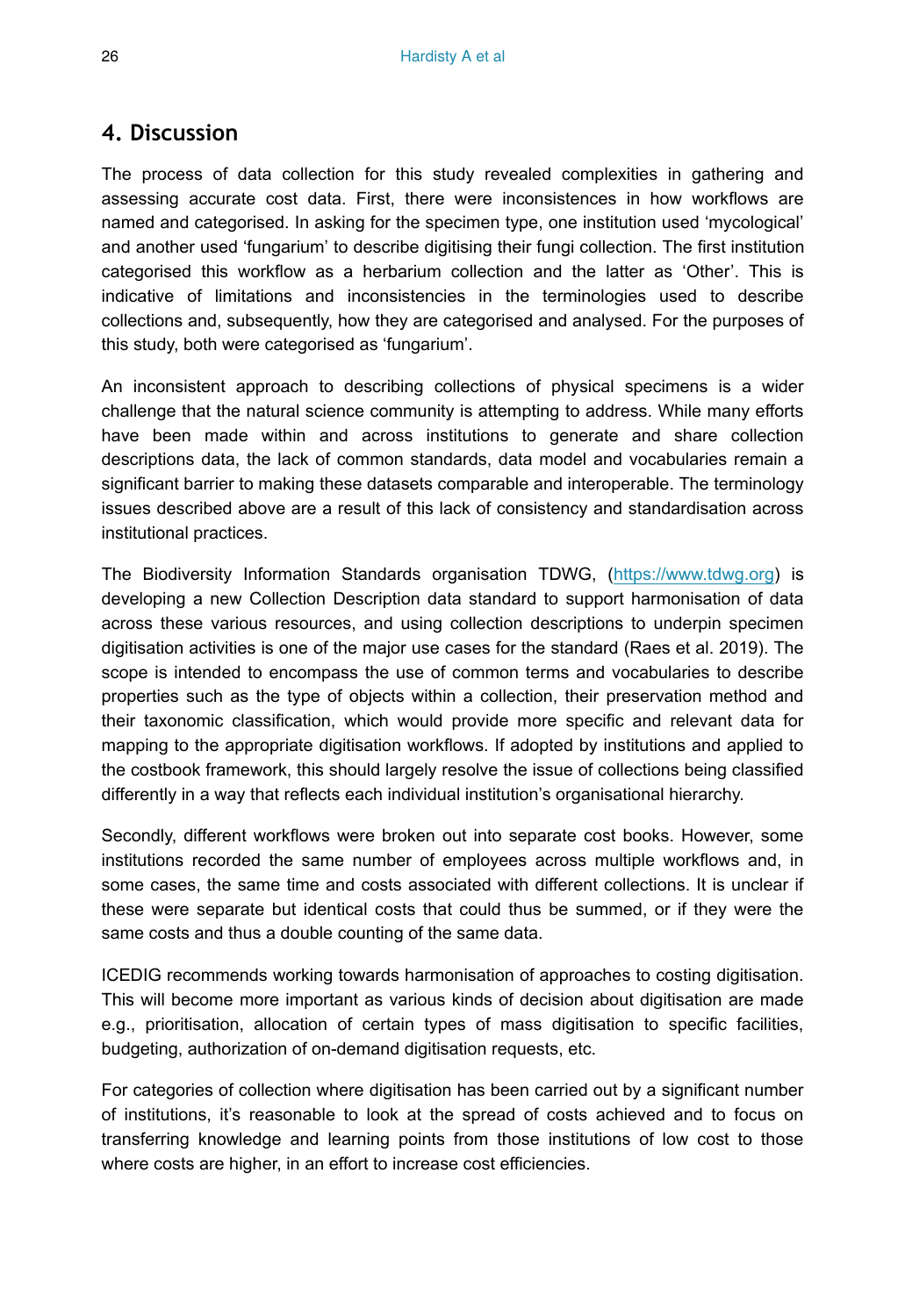For categories of collection where digitisation has been carried out by only a few institutions, the aim should be to spread best practice to institutions embarking on digitisation of these categories as a means to avoid repeating past mistakes and accelerating progress towards efficient (low-cost) digitisation across institutions in those categories.

Recommendations on capital equipment choices, whilst probably appropriate for DiSSCo to give guidance on, is out of scope of the present document.

Based on this costbook exercise an ambitious baseline for mass digitisation of pinned and herbarium sheets would be less than €0.50 PPS per item. This is based on a very limited sample of institutions and workflows so should be taken as indicative only. There is not enough data to make suggestions on baseline costs for digitising other specimens but in order to meet DiSSCo's mass digitisation goals we need to encourage and support continuous improvements to drive that cost down and to increase throughput without increasing per item cost. In practice, also, digitisation projects vary widely, and the degree of data captured should relate to the project aims – where more data is most appropriate (e.g., a key project aim is full georeferencing or some kind analytical treatment of an object) it may well be appropriate to accept a higher baseline cost.

# **5 Recommendations**

In addition to the discussion points above we recommend the following:

- Focus on harmonisation of costing approach standardisation of the methodology for gathering and reporting costs. We recognise that many institutes will have difficulty gathering and providing detailed cost information and that a simpler costing approach may be required.
- Focus on cost improvements (efficiencies) recommend setting a target mass digitisation cost (per specimen) for different types of collection. If we had to set it today, what would we set it at? A strong focus on cost improvement would be one of several means of accelerating progress in mass digitisation.
- Consider how we can transfer best practice between institutes and digitisation teams.
- Track digitisation costs over time as standard we currently have limited data on digitisation costs and if more institutes started recording this data we could better identify effective and ineffective practice.

#### **5.1 Expanding scope of gathered costs**

Anthropological, Palaeontological, Mineralogical and non-insect Invertebrates collections were not included in the scope of ICEDIG digitisation research. While non-insect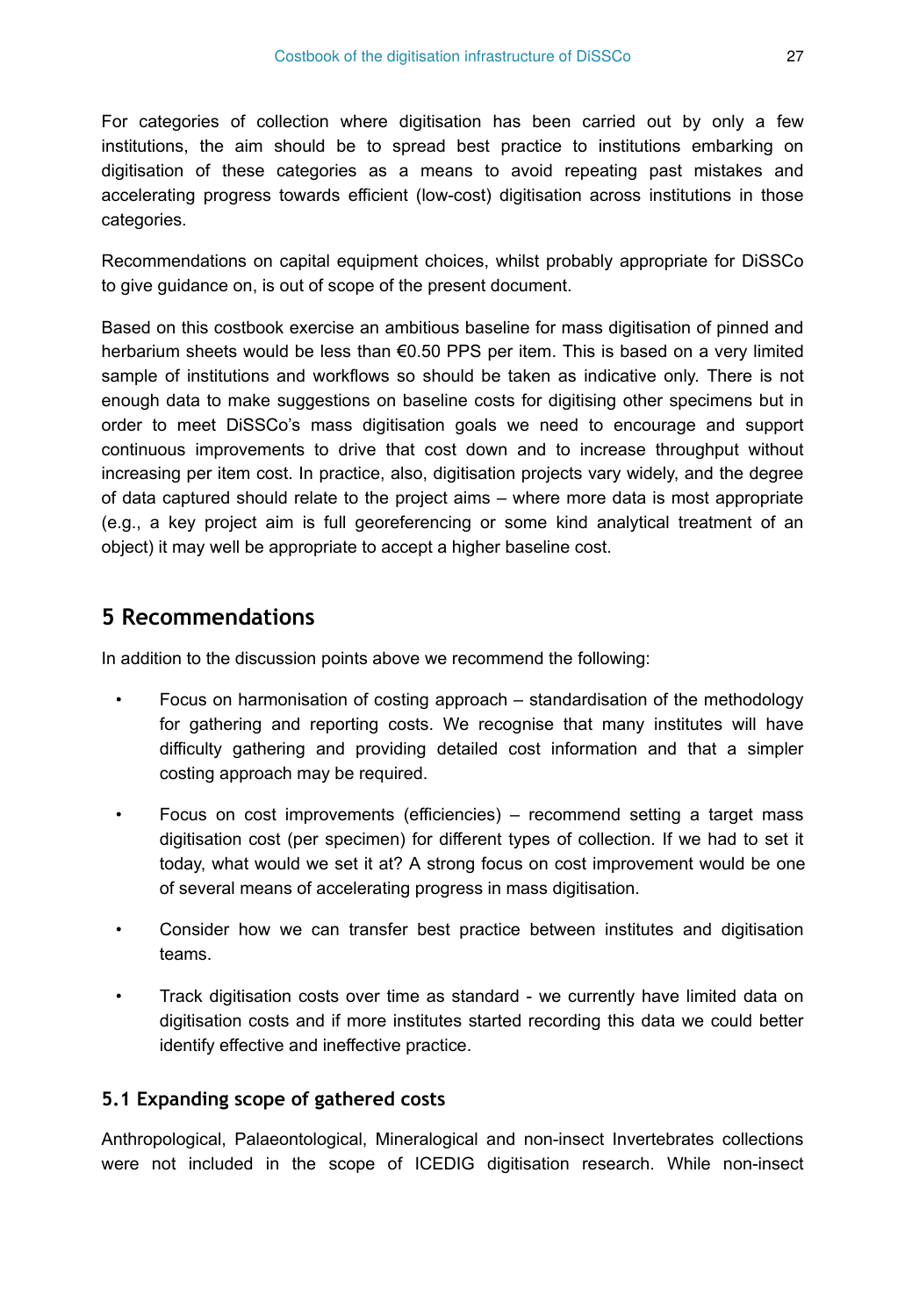invertebrates are a major collection type, they were erroneously omitted from the scope of Cocks et al. (2020) which was used as the basis of this report.

#### **5.2 Other considerations**

The costbook work in ICEDIG will be inherited and expanded upon by the DiSSCo Prepare project, specifically in Tasks 4.1 and 4.2, the "Costbook for DiSSCo" and "Cost model for charging services", and their corresponding reports.

While not directly working on a costbook, SYNTHESYS+ will be gathering and assessing cost data as part of the new Virtual Access workpackage (Hardy et al. 2020,Smith et al. 2019).

In the subsections that follow, we offer some further considerations that other projects in the DiSSCo Programme portfolio should take into account but they apply to any organised large scale digitisation of collections.

## **5.2.1 Future development and maintenance for collecting new data**

The current method for collecting, aggregating and analysing data from different institutions, based on completing pre-formatted spreadsheet templates becomes cumbersome when the number of responding institutions increases and quantities of data increase. Significant manual work is involved both for the institutions in filling templates and for analysts to work with the returned data.

#### *An alternative approach to spreadsheets*

As we noted when considering implementation of the costbook template (see [section 2.6\)](#page-9-0), alternative approaches are available and should be considered. One such is Airtable [\(https:](https://airtable.com/) [//airtable.com/\)](https://airtable.com/), a modern and flexible spreadsheet-database hybrid offered 'as-a-service' that allows teams to collaborate in the contribution and analysis of data. With both free and paid options, Airtable presents like a cloud spreadsheet (like Google Sheets) but also supports linking between sheets to form basic relational data structures, providing some of the benefits of a database. Table 10 summarises some pros and cons of using Airtable as the basis for future costbook work, based on the experiences of NHMUK, which has a paid subscription to the product/service.

Regardless of whether Airtable is the specific correct product to adopt, the key learning point is that reliance on old-style spreadsheet products, distributed and managed as files among participants is no longer necessarily the most flexible, efficient or sustainable approach to gathering, collating, analysing and using actual cost information. The recommendation here is that DiSSCo should consider alternatives to the Excel/Google spreadsheets approach for modern management of cost information. However, any change from using commonly used software to a new webform or database will require sufficient support to ensure it is fit for purpose.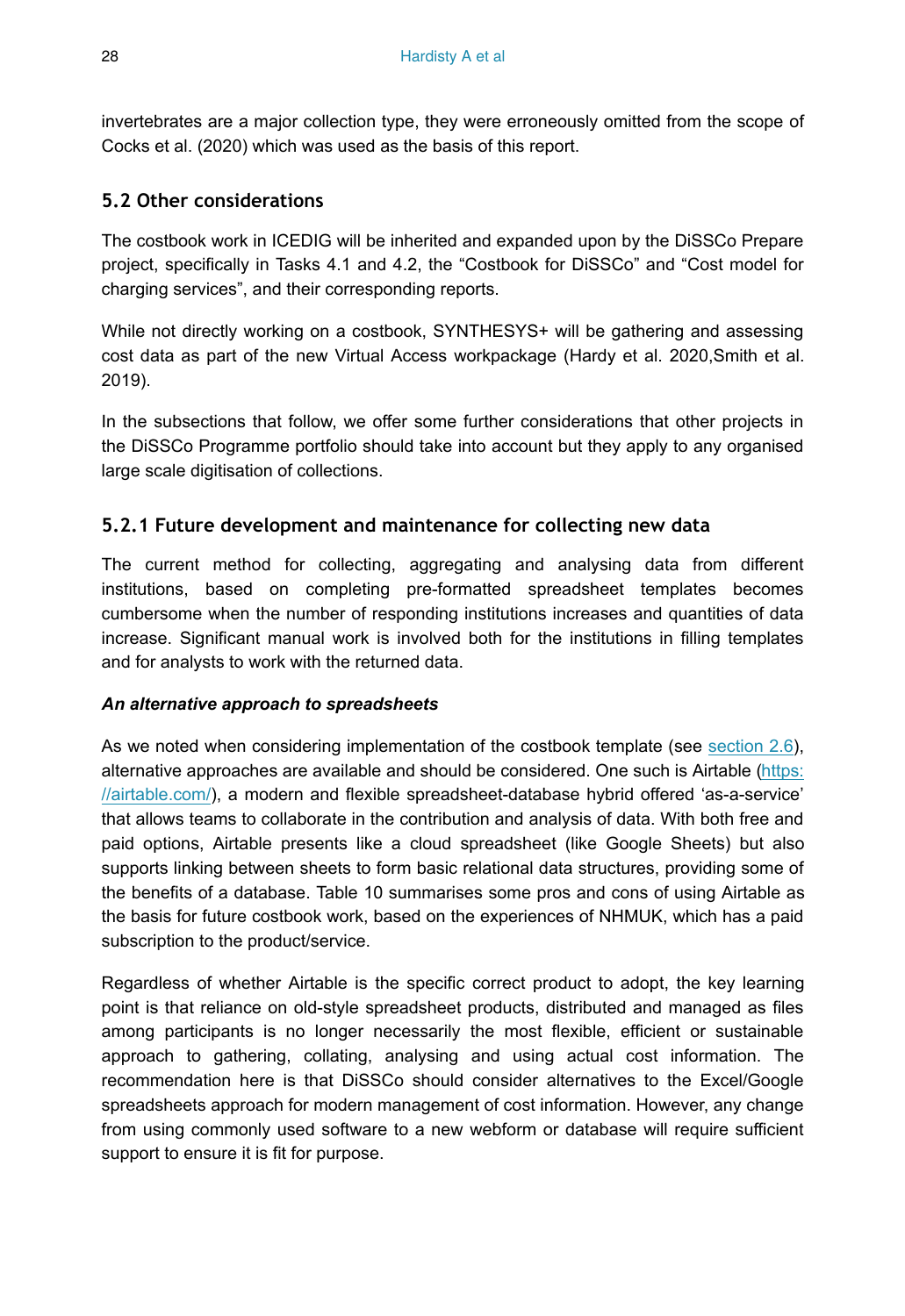Recommendation: DiSSCo must evaluate and adopt modern alternative(s) to traditional spreadsheet approaches for the management of cost information.

#### Table 10.

Pros and cons of Airtable for costbook work.

| Pros |                                                                                                                                                                                                                                                              |
|------|--------------------------------------------------------------------------------------------------------------------------------------------------------------------------------------------------------------------------------------------------------------|
| 1.   | Data structure and interfaces support one to many relationships in the Institution/Facility/Fixed Costs/<br>Variable Costs data model, which would probably require scripting (with associated security/permissions<br>challenges) in Excel or Google Sheets |
| 2.   | Supports calculated fields, enabling spreadsheet calculations to be replicated                                                                                                                                                                               |
| 3.   | Provides basic form interfaces for data entry and grid interfaces for data management and querying - this<br>should be intuitive for new and experienced users                                                                                               |
| 4.   | Accessible online for submitting and managing data                                                                                                                                                                                                           |
| 5.   | Provides an API for programmatic access (e.g., custom forms, power business intelligence reports)                                                                                                                                                            |
| 6.   | Data managed in a single location, which:                                                                                                                                                                                                                    |
|      | Reduces data management overheads (e.g. chasing down multiple Excel files and extracting<br>$\circ$<br>data from each)                                                                                                                                       |
|      | Enables aggregation (roll-up) and analysis (drill-down) across institutions and facilities<br>$\circ$                                                                                                                                                        |
|      | Enables future design changes without having to distribute new Excel files and handle legacy<br>$\circ$<br>versions                                                                                                                                          |
| Cons |                                                                                                                                                                                                                                                              |
| 1.   | Cannot display calculated fields in form view, only grid view.                                                                                                                                                                                               |
| 2.   | Cannot edit an existing record in form view, only grid view.                                                                                                                                                                                                 |
| 3.   | Native form views are quite simplistic and linear.                                                                                                                                                                                                           |
|      |                                                                                                                                                                                                                                                              |

4. Must have a different data entry form for each table, rather than a consolidated form where, for exampleone can add a facility, and then multiple variable costs records, without leaving the form.

5. Airtable is not free. The paid option is needed to gain access to all functions.

#### *Standardising currency*

Several currencies have been used throughout the cost gathering and analysis work. The NHM UK entered their data in £ sterling. Other institutions entered their data in  $\epsilon$  euros. For summation, conversions were done to the EC's PPS Purchasing Power Standard. However, we failed to foresee that we might want to do some analytical calculations, for example stating specific cost components, such as depreciation as proportions (%) of a total annual cost. This involves going back and re-manipulating specific parts of the data.

A more helpful approach would be to convert from the currency used for data entry to PPS for each data item entered, at the time of entry. This would facilitate the kind of calculation exampled above.

Recommendation: In cost gathering, budgeting and accounting, DiSSCo should convert, *at the time of data entry* from the currency of data entry to the standard currency used for accounting purposes.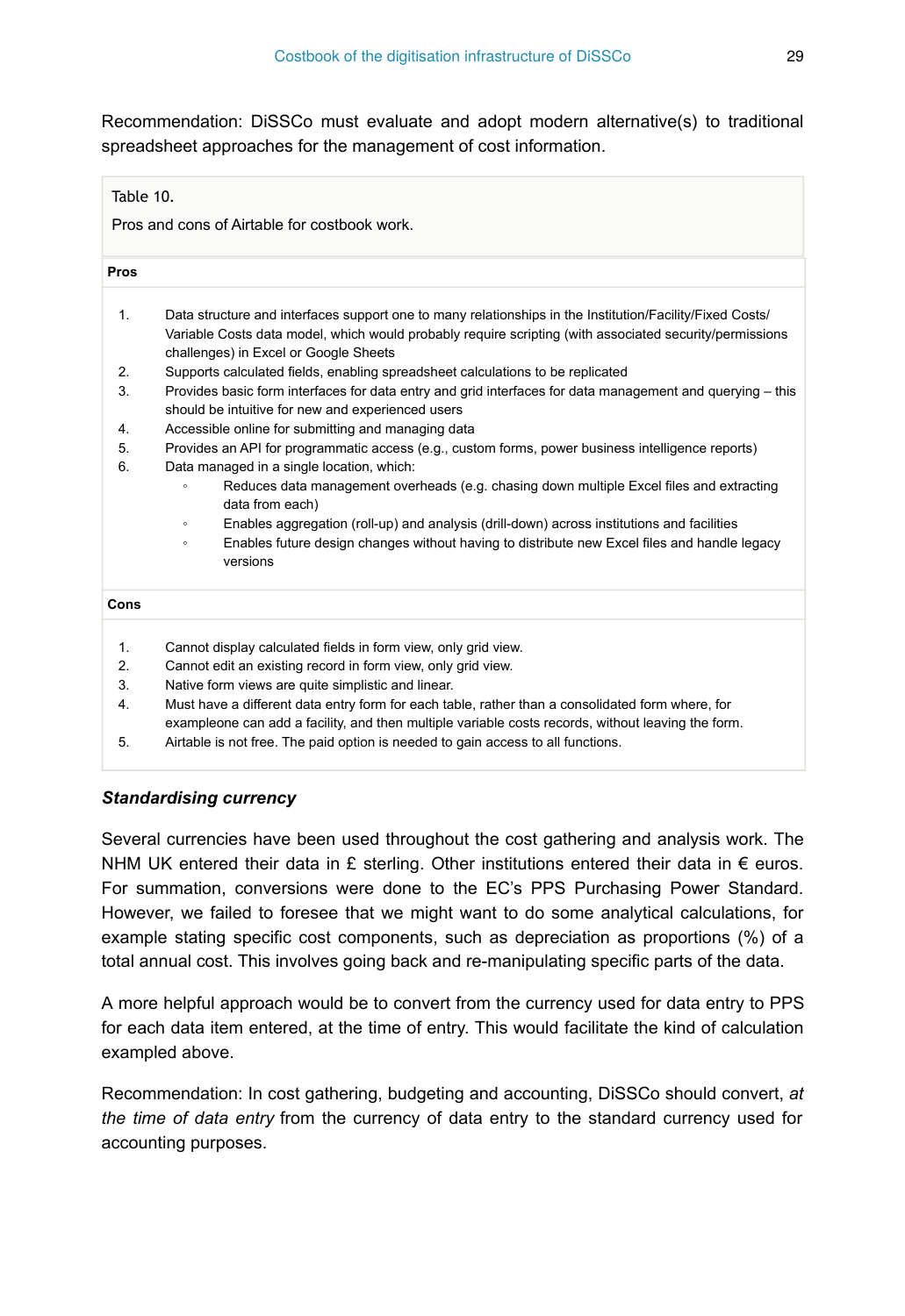#### **5.2.2 Sharing best practice**

As we noted in the results and analysis, there are clear differences in costs that are most likely a consequence of the differing workflow approaches adopted by different institutions. Constant innovation leads ultimately to either/both higher throughput efficiencies and/or lower costs.

It is evident from anecdotal comments received during the task that practices for recording and breaking out costs, levels of detail of cost records and maturity of accounting for work vary considerably among the responding institutions.

Two elements to communicate best practices about:

- 1. Best practice accounting procedures so that quality and level of detail/accuracy of costing data improves
- 2. Innovations that lead to higher efficiencies/throughputs and lower costs

How then should DiSSCo distil, promote and support dissemination of best practices from established workflows in institutions with high efficiencies and low costs to other institutes that might benefit?

## **5.2.3 Treating costs separately from charges**

Costs must be treated separately from charges. A cost model is not the same as a charging or business model, and the latter is not part of the present task. Nevertheless, in the end, cost calculations cannot be considered in isolation from a business/charging/ organisational model, because of the influence of DiSSCo governance decisions and policy on requirements for digitisation, data access and availability. Digitisation can be required to a certain level. Some data may be more immediately available than other data, according to scientific demand and difficulty to retrieve (faster and easier versus slower and more time-consuming).

In-depth analysis of potential business models is described in Hardisty et al. 2020, being tied closely to questions of DiSSCo organisation and governance. Nevertheless, it is most likely that the DiSSCo business model will use the fundamental assumption that data must be 'free at the point of use' i.e., at no charge to the ultimate end-user. Within such a constraint, various charging models are conceivable, including for example: i) a research subscription model, whereby an institution or project wanting to provide its research staff with access to digital collections data pays a subscription for DiSSCo user membership; ii) an open-access model, whereby those demanding digitisation of specimens pay for that e.g., through a funded digitisation programme; or iii) an extension/re-orientation of the current loans and visits model, whereby costs of organising loans/visits are re-allocated providing FAIR access to digital content. This latter option assumes that as more specimen data becomes digitally available, the need for physical loans and visits diminishes.

Any business model must, however, take both depreciation and amortization into account.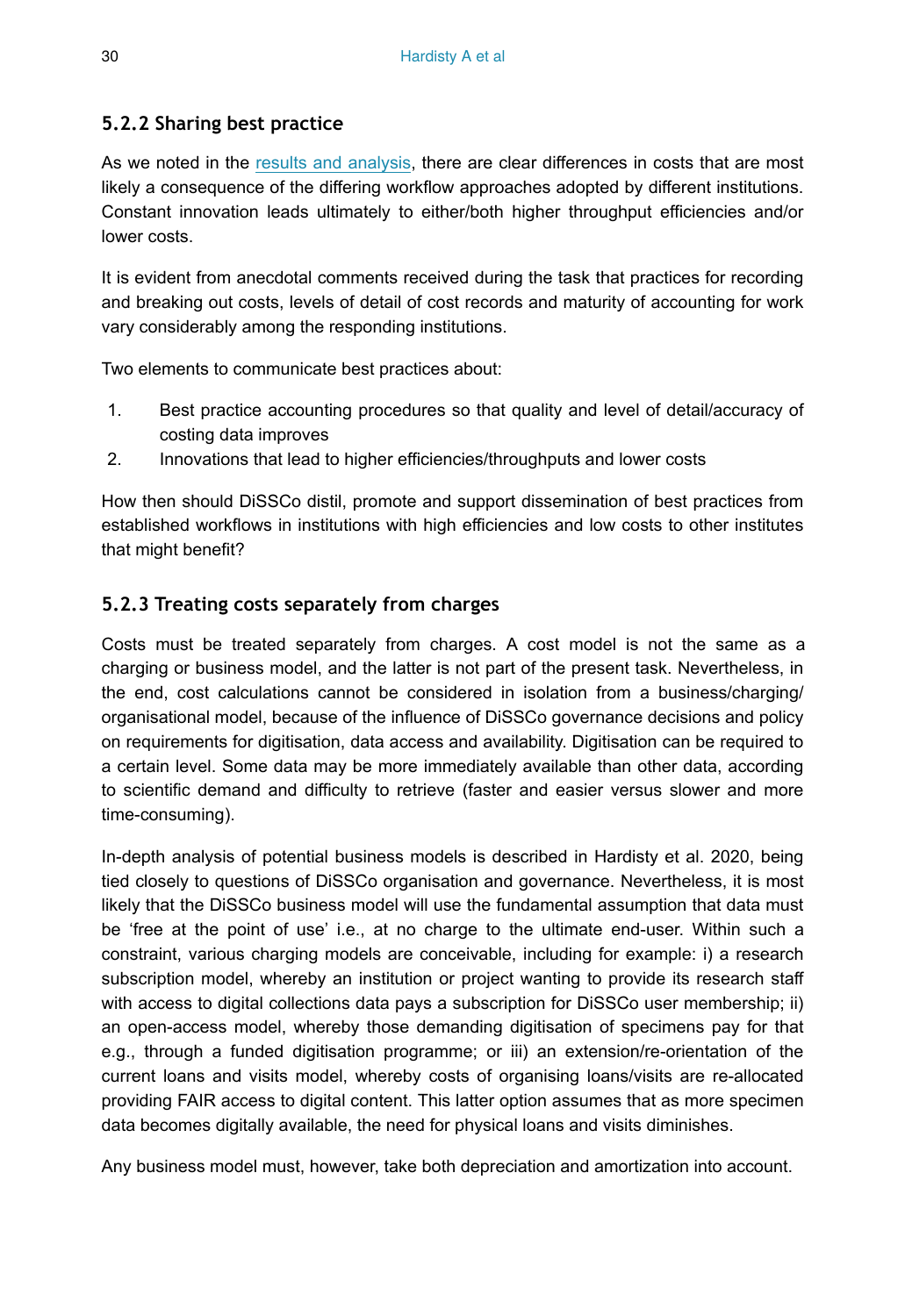#### **5.2.4 Depreciation and amortization**

#### *Depreciation of equipment*

Depreciation is the process of allocating the capital costs of a tangible asset (such as digitisation equipment or storage systems) over time. It's a measure of how much of the value of an asset has been consumed to a point in time (usually, the end of an accounting period). Note though, that usage of such equipment can usually extend well beyond the depreciation period. Depreciation is well understood and, especially for IT infrastructure, is typically allocated over three or four years using a straight-line method (i.e. the same amount in each year).

Depreciation is used in statutory accounting for matching costs against income and hence for calculating annual profit or loss. Its use in management accounting (as considered here) is as a means of reflecting the true cost of digitising specimens in years following those in which a digitisation facility was established.

#### *Amortization of DiSSCo data*

Amortization is the process of allocating the costs of an intangible asset such as data over time (its 'useful life'). The purpose is to match the costs of creating and maintaining data to the value earned from using that data. Or to put it another way, to ensure that expenses are not incurred in maintaining data with no useful value. Like depreciation, accounting for amortization in multi-year business plans for digitisation is good practice. Because of the multi-stakeholder characteristics of the DiSSCo governance and business model, this is a topic DiSSCo must pay attention to – however this is an area of high complexity where evidence is likely to improve over time.

Accounting for amortization in DiSSCo must match the expense of acquiring, preserving and maintaining 'FAIR'3 digitised specimen/collection data with the value of the use that data receives over time, usually in a linear fashion over the period of 'useful life'. Such value, however, can be hard to measure in financial terms - the value of research, education/training and other uses is not usually measured financially, partly because there are no accepted standard methods for doing so. Proxy measures can be useful; such as the number and impact of scientific publications achieved from having the data available; or the number and value of new research grants enabled by digitisation. Such metrics must be tracked from an early stage by the Digitisation Dashboard application.

We know the useful life of physical specimens in collections can easily be measured in decades or hundreds of years. But we also know the usefulness of both individual specimens and collections of specimens varies enormously, according to the scientific and societal questions of the day. What is the useful life of Digital Specimens and Digital Collections? For arriving at a practical basis for valuation and amortization, we must model several scenarios where amortization periods are set at say, 10, 25 and 50-year intervals.

In future, large-scale (mass) and more 'bespoke' digitisation can both be operated more frequently on a digitisation-on-demand basis, i.e. fulfilling demands for specimen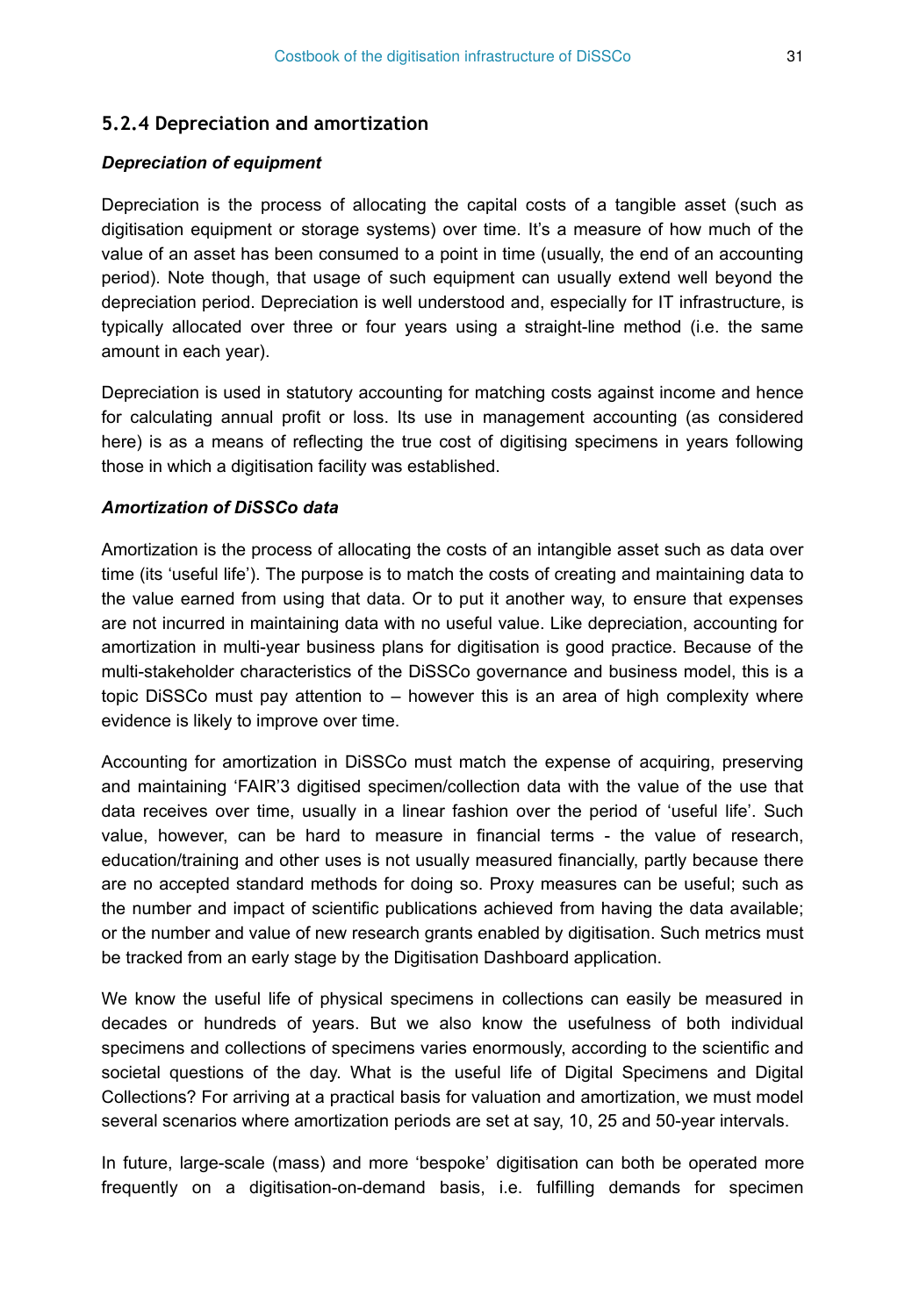information by immediately digitising it and making it available on request on efficient digital platforms. There are arguments that this is more cost-effective: adapting words from elsewhere5, we could say that immediate digitisation is better than storage, meaning that it is more cost-effective to rapidly digitise and deliver only what is requested than to systematically and slowly digitise and store everything that is collected. In practice, however, experience to date of systematic digitisation is that its benefits are not always predictable – there is a strong element of serendipity e.g. in use of collections data alongside other data via aggregators; and there can be 'critical mass' of data for certain kinds of research ('big data' approaches). Sometimes, demand does not exist until data is made available, and data availability can enable new research paradigms and stimulate future demand. NHMUK's Digital Collections Programme, for example, track citations of digital specimen data – these data have not been created on demand, but the trend in the growth of usage (and therefore benefit/impact) is increasing year on year.

Once digitised, the value of specimen data does not decay quickly. Indeed, the value can even be increased as digitised specimen data is improved and supplemented with links to other information. There are costs associated with this. First, the costs of digitisation; second, the key cost of storage/preservation/serving over long time periods; and third, additional costs associated with data improvement and supplementation. There must be enough steady and measurable benefit over long periods into the DiSSCo business model to balance costs. An additional complexity is across what 'body' of data it is meaningful or accurate to apply amortization– the 'value' or benefit of data tends to increase in the context of other data, whether through an increase in the size of the same dataset; additional data from related collections datasets; or data from other sources and of other types/content e.g. climate data. While each digitisation project may look at their own dataset for amortisation and to estimate costs, the benefits and value do not accrue in isolation. Thus, the approach towards amortizing costs of data for DiSSCo must be examined very carefully and kept under review over time.

# **6. Conclusions**

Considering the complexities of the digitisation process, and its variability among institutions and between different types of collections, we conclude that time spent is an essential parameter informing costing information. Other key parameters are labour rates, consumables and fixed cost elements such as heating and lighting, space rental, etc. Actual costs vary from one institution/country to another and our template offers calculators based on simple inputs. Gathered costs can be normalised to take account of different purchasing power of money in different countries.

Optimal digitisation cost is achieved when the volume and availability of specimens ready for digitisation matches the capacity of the digitisation facility. Having enough specimens ready means the digitisation capacity can be effectively utilised and the highest throughput can be achieved, thus leading to the lowest cost (*notwithstanding other factors contributing to cost and the assumption that the digitisation facility is dimensioned sufficiently for the*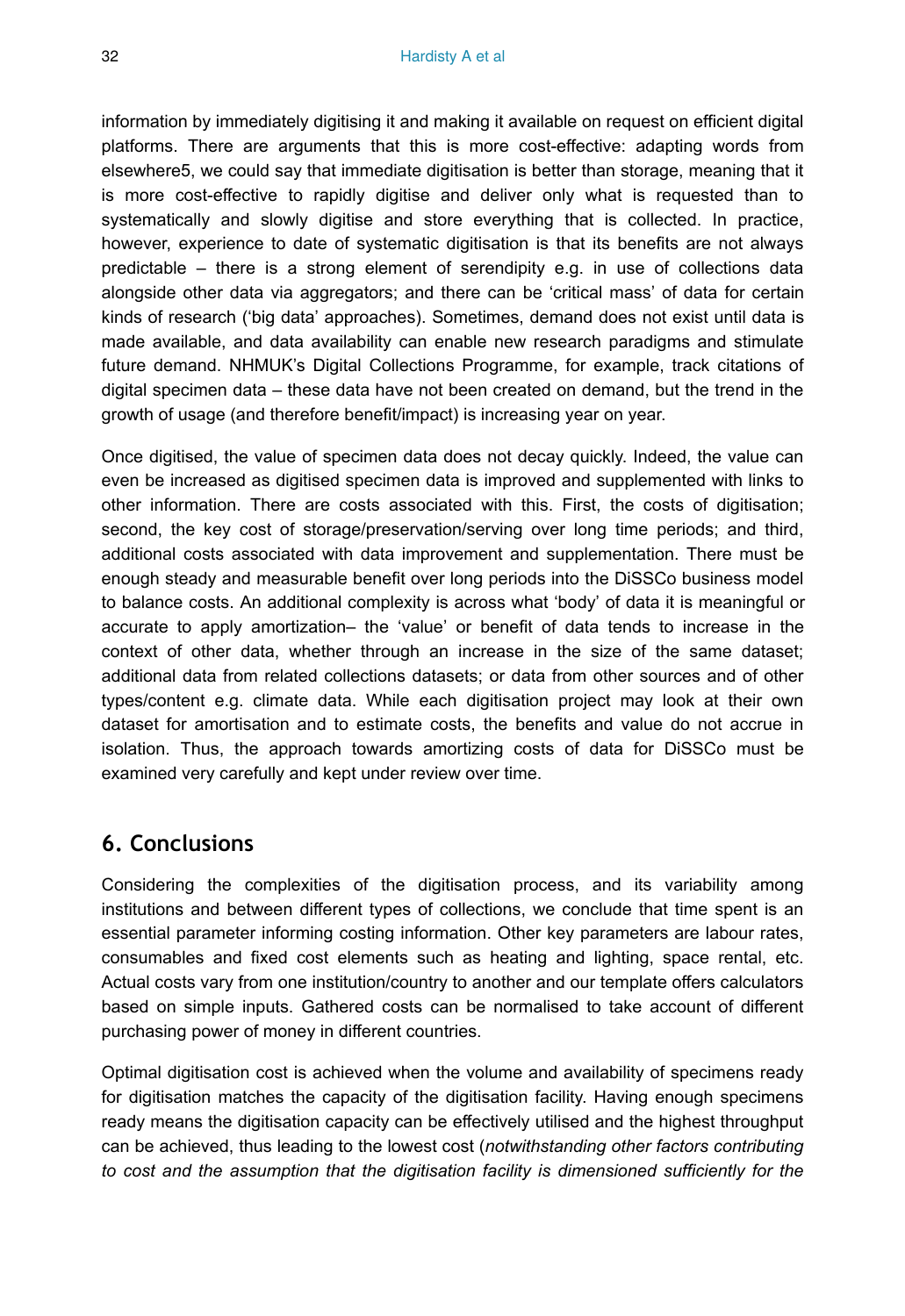*task*). Too few specimens ready means the capacity is underutilised, meaning higher cost per specimen.

What an institution wants to know is: When can certain kinds of digitisation be achieved for specific levels of investment? When does it become practical/economic to start digitising a collection? What does it cost to invest for digitisation and to reach a certain level for a collection?

The gathered cost information begins to inform answers to such questions. We have made several recommendations to be carried forward elsewhere in the DiSSCo Programme e.g., as specific work items in the DiSSCo Prepare project, for consideration by the DiSSCo Coordination and Support Office and the DiSSCo General Assembly.

# **Acknowledgements**

We express our thanks and acknowledgement to the following individuals who assisted with this report and the underlying data:

- Hannu Saarenmaa (UH), Ana Casino (CETAF), Xavier Vermeersch (CETAF), Karsten Gödderz (CETAF), Luc Willemse (Naturalis), Michel Guiraud (MNHN), Agnes Wijers (PIC) and Jeroen Bloothoofd (PIC) for contributions towards conception, design and review of the costbook template.
- Lousie Allan (NHM) for attempting the completion of a trial costbook sheet to help us iron out difficulties.
- Quentin Groom (APM), Mathias Dillen (APM), Anne Koivunen (LUOMUS), Kari Lahti (LUOMUS), Sarah Philips (RBGK), Lousie Allan (NHM), Veljo Runnel (UTARTU) and Vanessa Demanoff (MNHN) for filling and returning 22 completed templates.

# **Funding program**

[H2020-EU.1.4.1.1. - Developing new world-class research infrastructures](https://cordis.europa.eu/programme/id/H2020-EU.1.4.1.1.)

# **Grant title**

[ICEDIG](https://cordis.europa.eu/project/id/777483?rcn=4256) – "Innovation and consolidation for large scale digitisation of natural heritage", Grant Agreement No. 777483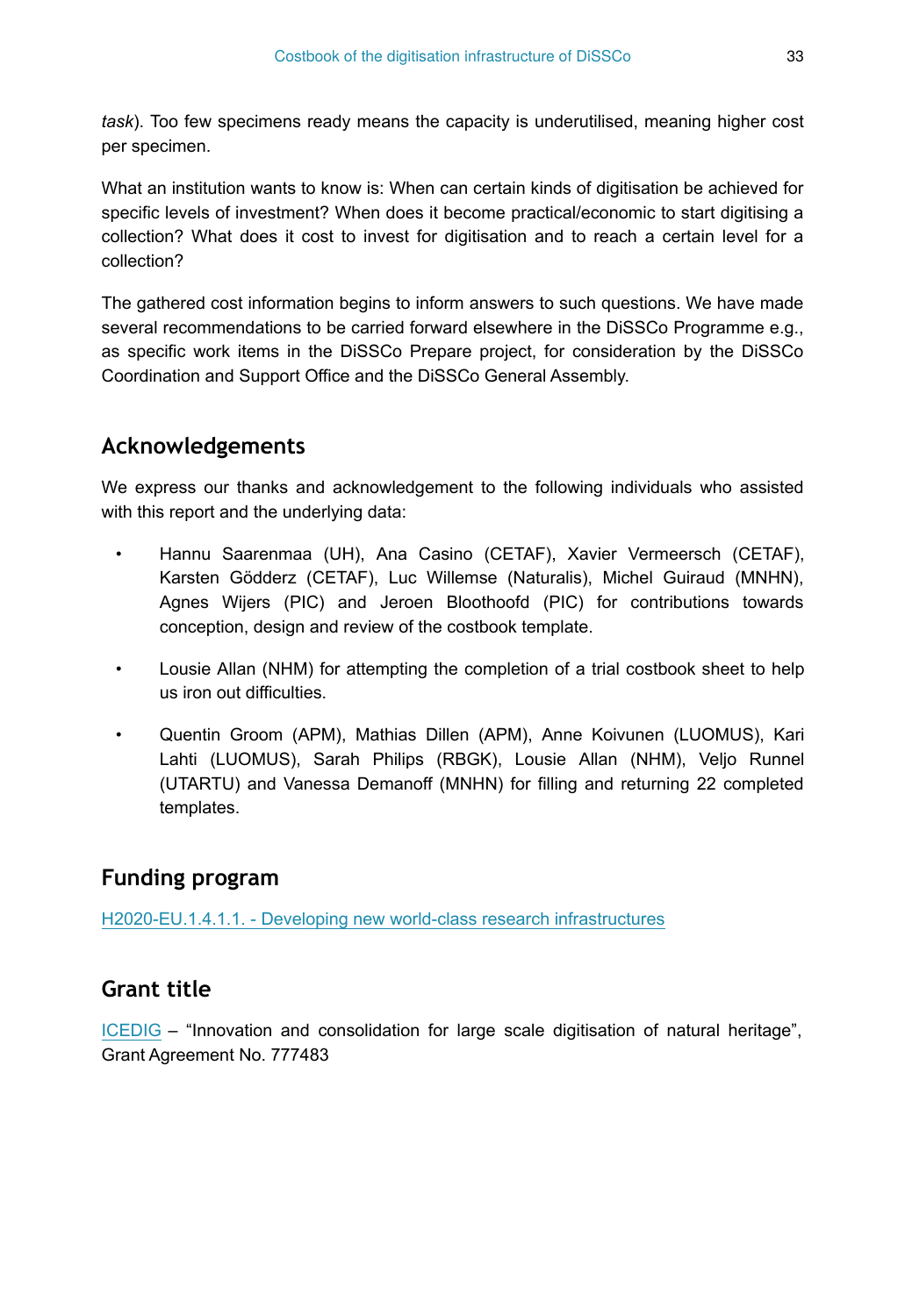# **Author contributions**

#### **Authors**:

**Alex Hardisty**: Conceptualization, Data Curation, Formal Analysis, Investigation, Methodology, Visualization, Writing – Original Draft, Writing – Review & Editing. **Laurence Livermore**: Conceptualization, Data Curation, Formal Analysis, Writing – Original Draft, Writing – Review & Editing. **Stephanie Walton**: Data Curation, Formal Analysis, Validation, Visualization, Writing – Original Draft. **Matt Woodburn**: Software, Writing – Original Draft. **Helen Hardy**: Writing – Original Draft, Writing – Review & Editing.

Contribution types are drawn from CRediT - [Contributor Roles Taxonomy](https://casrai.org/credit/).

# **References**

- Allan E, Livermore L, Price B, Shchedrina O, Smith V (2019) A Novel Automated Mass Digitisation Workflow for Natural History Microscope Slides. Biodiversity Data Journal 7 (e32342).<https://doi.org/10.3897/BDJ.7.e32342>
- Cocks N, Livermore L, Smith V, Woodburn M (2020) Technical capacities of digitisation centres within ICEDIG participating institutions. Research Ideas and Outcomes 6 <https://doi.org/10.3897/rio.6.e55522>
- Dupont S, Price B (2019) ALICE, MALICE and VILE: High throughput insect specimen digitisation using angled imaging techniques. Biodiversity Information Science and Standards 3 <https://doi.org/10.3897/biss.3.37141>
- Hardisty A (2019) Provisional Data Management Plan for DiSSCo infrastructure. Deliverable D6.6. Zenodo.<https://doi.org/10.5281/zenodo.3532937>
- Hardisty A, Saarenmaa H, Casino A, Dillen M, Gödderz K, Groom Q, Hardy H, Koureas D, Nieva de la Hidalga A, Paul D, Runnel V, Vermeersch X, van Walsum M, Willemse L (2020) Conceptual design blueprint for the DiSSCo digitization infrastructure - DELIVERABLE D8.1. Research Ideas and Outcomes 6 [https://doi.org/10.3897/rio.](https://doi.org/10.3897/rio.6.e54280) [6.e54280](https://doi.org/10.3897/rio.6.e54280)
- Hardy H, Knapp S, Allan EL, Berger F, Dixey K, Döme B, Gagnier P, Frank J, Haston E, Holstein J, Kiel S, Marschler M, Mergen P, Phillips S, Rabinovich R, Sanchez Chillón B, Sorensen M, Thines M, Trekels M, Vogt R, Wilson S, Wiltschke-Schrotta K (2020) SYNTHESYS+ Virtual Access - Report on the Ideas Call (October to November 2019). Research Ideas and Outcomes 6 <https://doi.org/10.3897/rio.6.e50354>
- Nelson G, Paul D, Riccardi G, Mast AR (2012) Five task clusters that enable efficient and effective digitization of biological collections. Zookeys 209: 19‑45. <https://doi.org/10.3897/zookeys.209.3135>
- Raes N, van Egmond E, Casino A, Woodburn M, Paul DL (2019) Towards a Global Collection Description Standard. Biodiversity Information Science and Standards 3 <https://doi.org/10.3897/biss.3.37894>
- Ranatunga D, Milne P, Birch J (2018) Digitise This! Innovation in Digitisation Initiatives within Australasian Herbaria. Biodiversity Information Science and Standards 2 (e26077).<https://doi.org/10.3897/biss.2.26077>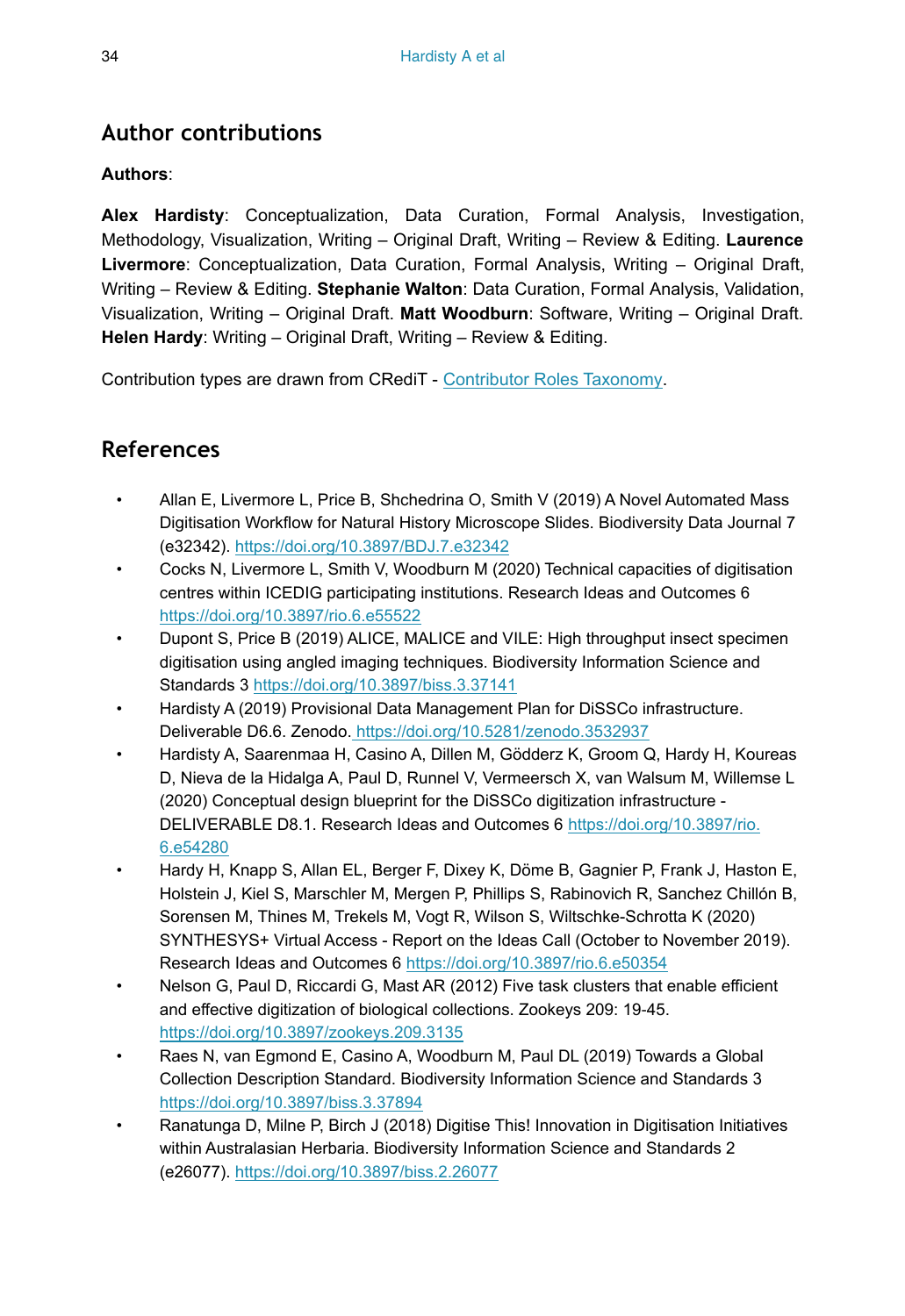- Smith V, Gorman K, Addink W, Arvanitidis C, Casino A, Dixey K, Dröge G, Groom Q, Haston E, Hobern D, Knapp S, Koureas D, Livermore L, Seberg O (2019) SYNTHESYS+ Abridged Grant Proposal. Research Ideas and Outcomes 5 <https://doi.org/10.3897/rio.5.e46404>
- van Egmond E, Willemse L, Paul D, Woodburn M, Casino A, Vermeersch X, Gödderz K, Bloothoofd J, Wijers A, Raes N (2019) Design of a Collection Digitisation Dashboard. Zenodo <https://doi.org/10.5281/zenodo.2621055>
- van Walsum M, Wijers A, Kamminga P, van der Mije S, van Dorp K (2019) State of the art and perspectives on mass imaging of liquid samples. Zenodo <https://doi.org/10.3897/zookeys.209.3135>
- Walton S, Livermore L, Dillen M, De Smedt S, Groom Q, Koivunen A, Phillips S (2020) A cost analysis of transcription systems. Research Ideas and Outcomes 6 <https://doi.org/10.3897/rio.6.e56211>
- Wilkinson MD, Dumontier M, Aalbersberg IJ, Appleton G, Axton M, Baak A, Blomberg N, Boiten JW, da Silva Santos LB, Bourne PE, Bouwman J (2016) The FAIR Guiding Principles for scientific data management and stewardship. Scientific Data 3 (160018). <https://doi.org/10.1038/sdata.2016.18>
- Wu Z, Kahanpää J, Sihvonen P, Koivunen A, Saarenmaa H (2019) Automated Methods in Digitisation of Pinned Insects. Biodiversity Information Science and Standards 3 <https://doi.org/10.3897/biss.3.38260>

# **Supplementary materials**

#### **Suppl. material 1: Cost Template Data Extraction Script**

**Authors:** Matt Woodburn **Data type:** VBA script **Brief description:** Short VBA procedure for extracting data from multiple Excel template sheets into a flattened structure. [Download file](https://arpha.pensoft.net/getfile.php?filename=oo_417898.txt) (1.08 kb)

#### **Suppl. material 2: Costbook Template**

**Authors:** Alex Hardisty **Data type:** Excel Spreadsheet **Brief description:** This costbook template contains separate calculators for establishment (upfront) costs, for fixed costs of digitisation and for variable costs. We strongly recommend that before using again, to modify the costbook template to allocate named ranges to cells. [Download file](https://arpha.pensoft.net/getfile.php?filename=oo_417899.xlsx) (31.72 kb)

#### **Suppl. material 3: Cost Books - Flattened Data**

**Authors:** Matt Woodburn **Data type:** Excel spreadsheet [Download file](https://arpha.pensoft.net/getfile.php?filename=oo_444909.xlsx) (27.63 kb)